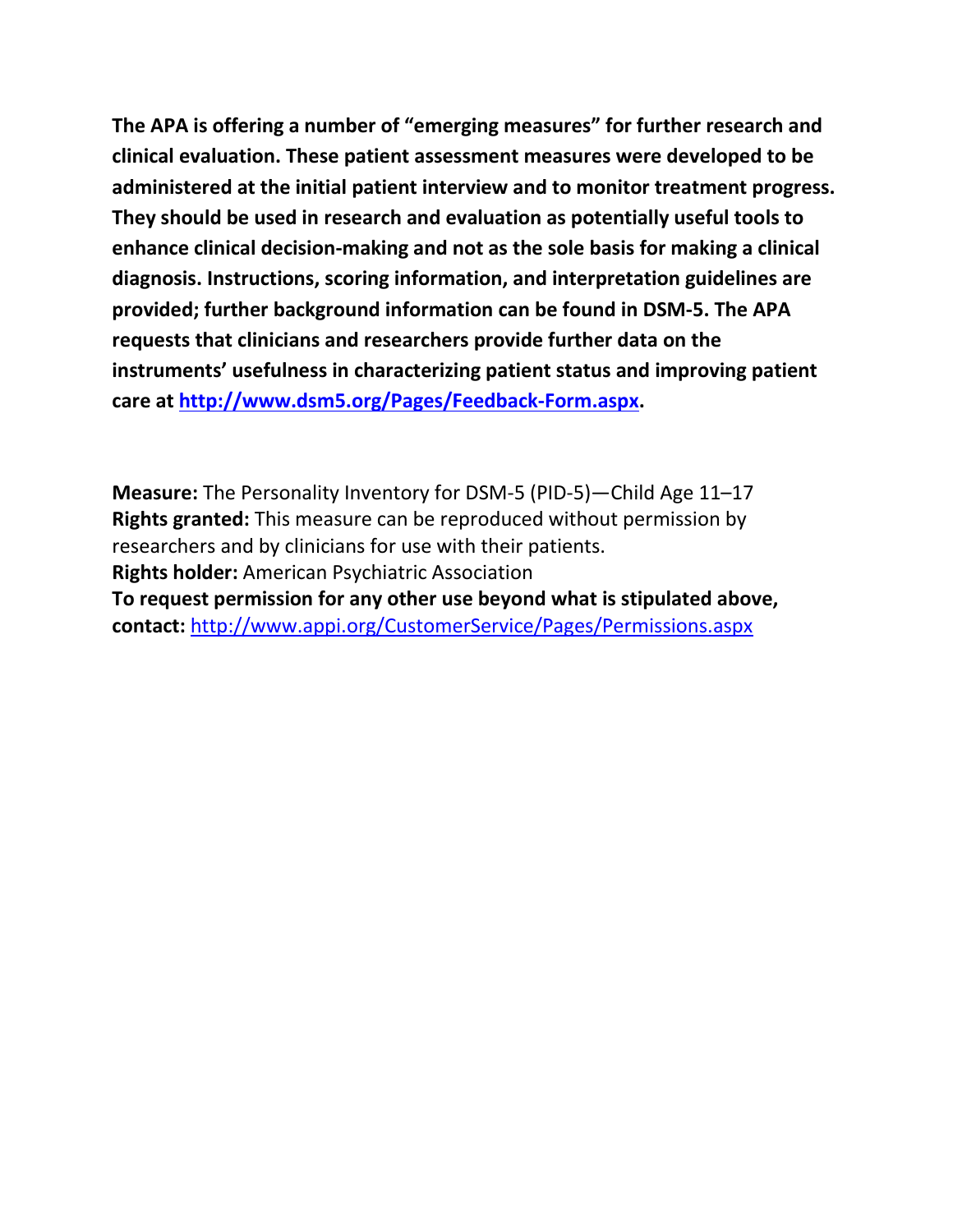# **The Personality Inventory for DSM-5 (PID-5)—Child Age 11–17**

**Name/ID: \_\_\_\_\_\_\_\_\_\_\_\_\_\_\_\_\_\_\_\_\_\_\_\_\_\_\_\_\_\_ Age: \_\_\_\_ Sex: Male Female Date:\_\_\_\_\_\_\_\_\_\_\_\_\_**

| Instructions to the child receiving care: This is a list of things different people might say about themselves. We are<br>interested in how you would describe yourself. There are no "right" or "wrong" answers. So you can describe yourself as<br>Clinician<br>honestly as possible, we will keep your responses confidential. We'd like you to take your time and read each statement<br>carefully, selecting the response that best describes you. |                                                                                         |              |                                                                              |                                 |                                             |                      |
|---------------------------------------------------------------------------------------------------------------------------------------------------------------------------------------------------------------------------------------------------------------------------------------------------------------------------------------------------------------------------------------------------------------------------------------------------------|-----------------------------------------------------------------------------------------|--------------|------------------------------------------------------------------------------|---------------------------------|---------------------------------------------|----------------------|
|                                                                                                                                                                                                                                                                                                                                                                                                                                                         |                                                                                         | <b>False</b> | Very False Sometimes<br>or Often   or Somewhat   or Somewhat<br><b>False</b> | <b>Sometimes</b><br><b>True</b> | <b>Very True</b><br>or Often<br><b>True</b> | <b>Item</b><br>score |
| $\mathbf 1$                                                                                                                                                                                                                                                                                                                                                                                                                                             | I don't get as much pleasure out of things as others seem to.                           | 0            | 1                                                                            | 2                               | 3                                           |                      |
| $\overline{c}$                                                                                                                                                                                                                                                                                                                                                                                                                                          | Plenty of people are out to get me.                                                     | 0            | $\mathbf{1}$                                                                 | $\overline{2}$                  | 3                                           |                      |
| 3                                                                                                                                                                                                                                                                                                                                                                                                                                                       | People would describe me as reckless.                                                   | 0            | 1                                                                            | $\overline{2}$                  | 3                                           |                      |
| $\overline{\mathbf{4}}$                                                                                                                                                                                                                                                                                                                                                                                                                                 | I feel like I act totally on impulse.                                                   | $\pmb{0}$    | $\mathbf{1}$                                                                 | $\overline{2}$                  | 3                                           |                      |
| 5                                                                                                                                                                                                                                                                                                                                                                                                                                                       | I often have ideas that are too unusual to explain to anyone.                           | 0            | $\mathbf{1}$                                                                 | $\overline{2}$                  | 3                                           |                      |
| $\boldsymbol{6}$                                                                                                                                                                                                                                                                                                                                                                                                                                        | I lose track of conversations because other things catch my<br>attention.               | 0            | $\mathbf{1}$                                                                 | $\overline{2}$                  | 3                                           |                      |
| $\overline{7}$                                                                                                                                                                                                                                                                                                                                                                                                                                          | I avoid risky situations.                                                               | 0            | 1                                                                            | $\overline{2}$                  | 3                                           |                      |
| $\bf 8$                                                                                                                                                                                                                                                                                                                                                                                                                                                 | When it comes to my emotions, people tell me I'm a "cold fish".                         | $\mathbf{0}$ | $\mathbf{1}$                                                                 | $\overline{2}$                  | 3                                           |                      |
| 9                                                                                                                                                                                                                                                                                                                                                                                                                                                       | I change what I do depending on what others want.                                       | 0            | 1                                                                            | $\overline{2}$                  | 3                                           |                      |
| 10                                                                                                                                                                                                                                                                                                                                                                                                                                                      | I prefer not to get too close to people.                                                | $\mathbf{0}$ | $\mathbf{1}$                                                                 | $\overline{2}$                  | 3                                           |                      |
| 11                                                                                                                                                                                                                                                                                                                                                                                                                                                      | I often get into physical fights.                                                       | 0            | 1                                                                            | $\overline{2}$                  | 3                                           |                      |
| 12                                                                                                                                                                                                                                                                                                                                                                                                                                                      | I dread being without someone to love me.                                               | $\pmb{0}$    | $\mathbf{1}$                                                                 | $\overline{2}$                  | 3                                           |                      |
| 13                                                                                                                                                                                                                                                                                                                                                                                                                                                      | Being rude and unfriendly is just a part of who I am.                                   | 0            | $\mathbf{1}$                                                                 | $\overline{2}$                  | 3                                           |                      |
| 14                                                                                                                                                                                                                                                                                                                                                                                                                                                      | I do things to make sure people notice me.                                              | $\mathbf{0}$ | $\mathbf{1}$                                                                 | $\overline{2}$                  | 3                                           |                      |
| 15                                                                                                                                                                                                                                                                                                                                                                                                                                                      | I usually do what others think I should do.                                             | 0            | $\mathbf{1}$                                                                 | $\overline{2}$                  | 3                                           |                      |
| 16                                                                                                                                                                                                                                                                                                                                                                                                                                                      | I usually do things on impulse without thinking about what might<br>happen as a result. | $\mathbf{0}$ | 1                                                                            | $\overline{2}$                  | 3                                           |                      |
| 17                                                                                                                                                                                                                                                                                                                                                                                                                                                      | Even though I know better, I can't stop making rash decisions.                          | 0            | 1                                                                            | 2                               | 3                                           |                      |
| 18                                                                                                                                                                                                                                                                                                                                                                                                                                                      | My emotions sometimes change for no good reason.                                        | $\mathbf{0}$ | $1\,$                                                                        | $\overline{2}$                  | 3                                           |                      |
| 19                                                                                                                                                                                                                                                                                                                                                                                                                                                      | I really don't care if I make other people suffer.                                      | 0            | $\mathbf{1}$                                                                 | $\overline{2}$                  | 3                                           |                      |
| 20                                                                                                                                                                                                                                                                                                                                                                                                                                                      | I keep to myself.                                                                       | 0            | 1                                                                            | $\overline{2}$                  | 3                                           |                      |
| 21                                                                                                                                                                                                                                                                                                                                                                                                                                                      | I often say things that others find odd or strange.                                     | 0            | 1                                                                            | $\overline{2}$                  | 3                                           |                      |
| 22                                                                                                                                                                                                                                                                                                                                                                                                                                                      | I always do things on the spur of the moment.                                           | $\mathbf{0}$ | $\mathbf{1}$                                                                 | $\overline{2}$                  | $\overline{3}$                              |                      |
| 23                                                                                                                                                                                                                                                                                                                                                                                                                                                      | Nothing seems to interest me very much.                                                 | 0            | $\mathbf{1}$                                                                 | $\overline{2}$                  | 3                                           |                      |
| 24                                                                                                                                                                                                                                                                                                                                                                                                                                                      | Other people seem to think my behavior is weird.                                        | $\mathbf{0}$ | $\mathbf{1}$                                                                 | $\overline{2}$                  | 3                                           |                      |
| 25                                                                                                                                                                                                                                                                                                                                                                                                                                                      | People have told me that I think about things in a really strange<br>way.               | 0            | 1                                                                            | 2                               | 3                                           |                      |
| 26                                                                                                                                                                                                                                                                                                                                                                                                                                                      | I almost never enjoy life.                                                              | 0            | 1                                                                            | 2                               | 3                                           |                      |
| 27                                                                                                                                                                                                                                                                                                                                                                                                                                                      | I often feel like nothing I do really matters.                                          | 0            | $\mathbf{1}$                                                                 | $\overline{2}$                  | 3                                           |                      |
| 28                                                                                                                                                                                                                                                                                                                                                                                                                                                      | I snap at people when they do little things that irritate me.                           | 0            | $\mathbf{1}$                                                                 | $\overline{2}$                  | 3                                           |                      |
| 29                                                                                                                                                                                                                                                                                                                                                                                                                                                      | I can't concentrate on anything.                                                        | 0            | 1                                                                            | 2                               | 3                                           |                      |
| 30                                                                                                                                                                                                                                                                                                                                                                                                                                                      | I'm an energetic person.                                                                | 0            | 1                                                                            | 2                               | 3                                           |                      |
| 31                                                                                                                                                                                                                                                                                                                                                                                                                                                      | Others see me as irresponsible.                                                         | 0            | 1                                                                            | $\overline{2}$                  | 3                                           |                      |
| 32                                                                                                                                                                                                                                                                                                                                                                                                                                                      | I can be mean when I need to be.                                                        | 0            | $\mathbf{1}$                                                                 | $\overline{2}$                  | 3                                           |                      |
| 33                                                                                                                                                                                                                                                                                                                                                                                                                                                      | My thoughts often go off in odd or unusual directions.                                  | 0            | 1                                                                            | $\overline{2}$                  | 3                                           |                      |
| 34                                                                                                                                                                                                                                                                                                                                                                                                                                                      | I've been told that I spend too much time making sure things are<br>exactly in place.   | 0            | $\mathbf{1}$                                                                 | $\overline{2}$                  | 3                                           |                      |
| 35                                                                                                                                                                                                                                                                                                                                                                                                                                                      | I avoid risky sports and activities.                                                    | $\pmb{0}$    | 1                                                                            | $\overline{2}$                  | 3                                           |                      |
| 36                                                                                                                                                                                                                                                                                                                                                                                                                                                      | I can have trouble telling the difference between dreams and<br>waking life.            | 0            | $\mathbf{1}$                                                                 | 2                               | 3                                           |                      |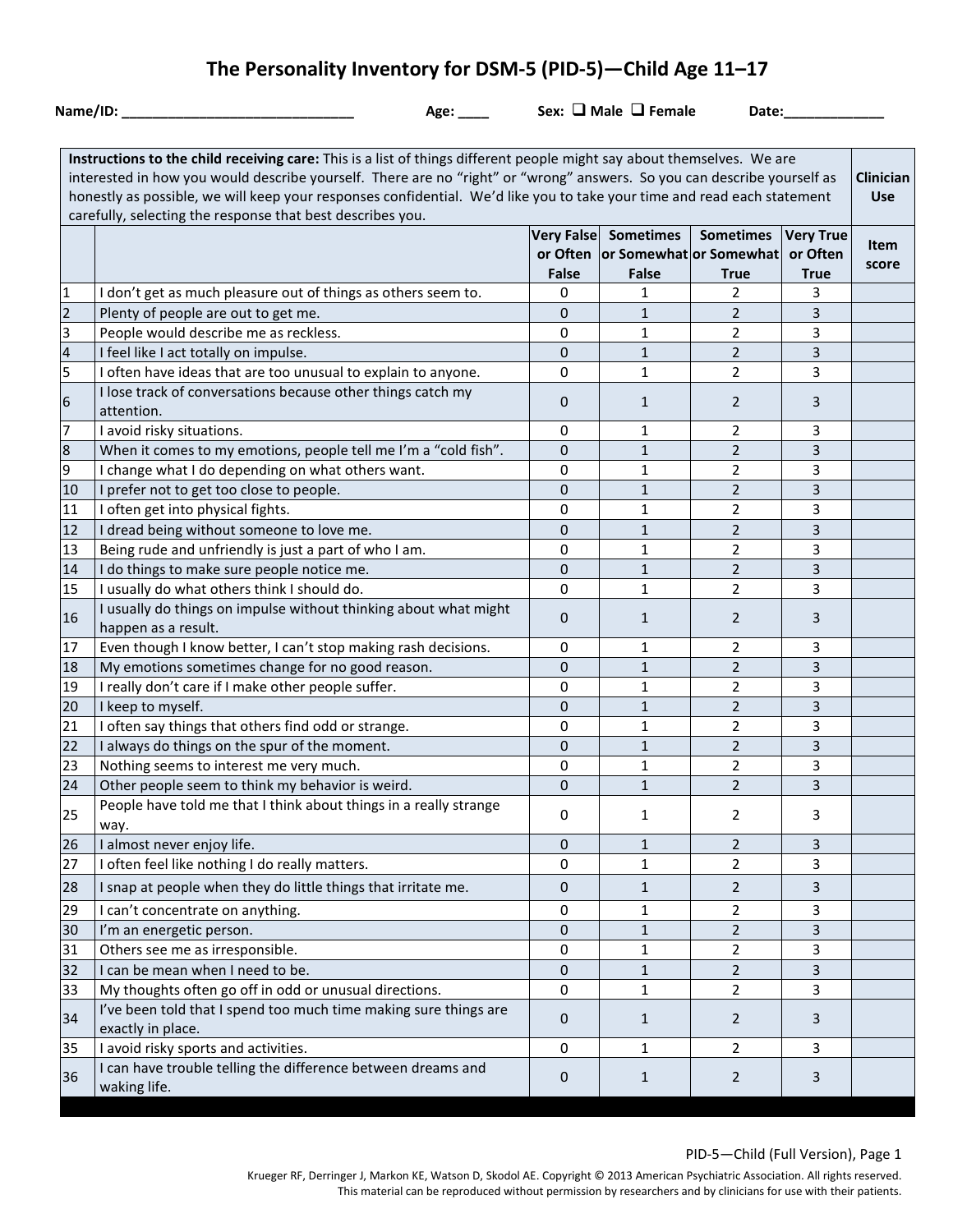| Instructions to child receiving care: Please continue to complete the questionnaire. Remember, this is a list of things<br>different people might say about themselves. We are interested in how you would describe yourself. There are no "right"<br>Clinician<br>or "wrong" answers. So you can describe yourself as honestly as possible, we will keep your responses confidential. We'd<br><b>Use</b><br>like you to take your time and read each statement carefully, selecting the response that best describes you. |                                                                                                      |                  |                                                                          |                                 |                                             |               |
|----------------------------------------------------------------------------------------------------------------------------------------------------------------------------------------------------------------------------------------------------------------------------------------------------------------------------------------------------------------------------------------------------------------------------------------------------------------------------------------------------------------------------|------------------------------------------------------------------------------------------------------|------------------|--------------------------------------------------------------------------|---------------------------------|---------------------------------------------|---------------|
|                                                                                                                                                                                                                                                                                                                                                                                                                                                                                                                            |                                                                                                      | <b>False</b>     | Very False Sometimes<br>or Often or Somewhat or Somewhat<br><b>False</b> | <b>Sometimes</b><br><b>True</b> | <b>Very True</b><br>or Often<br><b>True</b> | Item<br>score |
| 37                                                                                                                                                                                                                                                                                                                                                                                                                                                                                                                         | Sometimes I get this weird feeling that parts of my body feel like<br>they're dead or not really me. | 0                | 1                                                                        | $\overline{2}$                  | 3                                           |               |
| 38                                                                                                                                                                                                                                                                                                                                                                                                                                                                                                                         | I am easily angered.                                                                                 | $\mathbf{0}$     | $\mathbf{1}$                                                             | $\overline{2}$                  | 3                                           |               |
| 39                                                                                                                                                                                                                                                                                                                                                                                                                                                                                                                         | I have no limits when it comes to doing dangerous things.                                            | $\pmb{0}$        | $\mathbf{1}$                                                             | $\overline{2}$                  | 3                                           |               |
| 40                                                                                                                                                                                                                                                                                                                                                                                                                                                                                                                         | To be honest, I'm just more important than other people.                                             | $\pmb{0}$        | $\mathbf{1}$                                                             | $\overline{2}$                  | 3                                           |               |
| 41                                                                                                                                                                                                                                                                                                                                                                                                                                                                                                                         | I make up stories about things that happened that are totally<br>untrue.                             | 0                | 1                                                                        | 2                               | 3                                           |               |
| 42                                                                                                                                                                                                                                                                                                                                                                                                                                                                                                                         | People often talk about me doing things I don't remember at all.                                     | $\mathbf 0$      | $\mathbf{1}$                                                             | $\overline{2}$                  | 3                                           |               |
| 43                                                                                                                                                                                                                                                                                                                                                                                                                                                                                                                         | I do things so that people just have to admire me.                                                   | $\mathbf 0$      | $\mathbf{1}$                                                             | $\overline{2}$                  | 3                                           |               |
| 44                                                                                                                                                                                                                                                                                                                                                                                                                                                                                                                         | It's weird, but sometimes ordinary objects seem to be a different<br>shape than usual.               | 0                | $\mathbf{1}$                                                             | $\overline{2}$                  | 3                                           |               |
| 45                                                                                                                                                                                                                                                                                                                                                                                                                                                                                                                         | I don't have very long-lasting emotional reactions to things.                                        | 0                | 1                                                                        | $\overline{2}$                  | 3                                           |               |
| 46                                                                                                                                                                                                                                                                                                                                                                                                                                                                                                                         | It is hard for me to stop an activity, even when it's time to do so.                                 | 0                | 1                                                                        | $\overline{2}$                  | 3                                           |               |
| 47                                                                                                                                                                                                                                                                                                                                                                                                                                                                                                                         | I'm not good at planning ahead.                                                                      | $\mathbf 0$      | $\mathbf{1}$                                                             | $\overline{2}$                  | 3                                           |               |
| 48                                                                                                                                                                                                                                                                                                                                                                                                                                                                                                                         | I do a lot of things that others consider risky.                                                     | 0                | $\mathbf{1}$                                                             | $\overline{2}$                  | 3                                           |               |
| 49                                                                                                                                                                                                                                                                                                                                                                                                                                                                                                                         | People tell me that I focus too much on minor details.                                               | 0                | 1                                                                        | $\overline{2}$                  | 3                                           |               |
| 50                                                                                                                                                                                                                                                                                                                                                                                                                                                                                                                         | I worry a lot about being alone.                                                                     | $\mathbf{0}$     | $\mathbf{1}$                                                             | $\overline{2}$                  | 3                                           |               |
| 51                                                                                                                                                                                                                                                                                                                                                                                                                                                                                                                         | I've missed out on things because I was busy trying to get<br>something I was doing exactly right.   | 0                | 1                                                                        | $\overline{2}$                  | 3                                           |               |
| 52                                                                                                                                                                                                                                                                                                                                                                                                                                                                                                                         | My thoughts often don't make sense to others.                                                        | 0                | $\mathbf{1}$                                                             | $\overline{2}$                  | 3                                           |               |
| 53                                                                                                                                                                                                                                                                                                                                                                                                                                                                                                                         | I often make up things about myself to help me get what I want.                                      | 0                | $\mathbf{1}$                                                             | $\overline{2}$                  | 3                                           |               |
| 54                                                                                                                                                                                                                                                                                                                                                                                                                                                                                                                         | It doesn't really bother me to see other people get hurt.                                            | 0                | $\mathbf{1}$                                                             | $\overline{2}$                  | 3                                           |               |
| 55                                                                                                                                                                                                                                                                                                                                                                                                                                                                                                                         | People often look at me as if I'd said something really weird.                                       | $\pmb{0}$        | $\mathbf{1}$                                                             | $\overline{2}$                  | 3                                           |               |
| 56                                                                                                                                                                                                                                                                                                                                                                                                                                                                                                                         | People don't realize that I'm flattering them to get something.                                      | $\mathbf 0$      | $\mathbf{1}$                                                             | $\overline{2}$                  | 3                                           |               |
| 57                                                                                                                                                                                                                                                                                                                                                                                                                                                                                                                         | I'd rather be in a bad relationship than be alone.                                                   | 0                | 1                                                                        | $\overline{2}$                  | 3                                           |               |
| 58                                                                                                                                                                                                                                                                                                                                                                                                                                                                                                                         | I usually think before I act.                                                                        | 0                | $\mathbf{1}$                                                             | $\overline{2}$                  | 3                                           |               |
| 59                                                                                                                                                                                                                                                                                                                                                                                                                                                                                                                         | I often see vivid dream-like images when I'm falling asleep or<br>waking up.                         | 0                | 1                                                                        | $\overline{2}$                  | 3                                           |               |
| 60                                                                                                                                                                                                                                                                                                                                                                                                                                                                                                                         | I keep approaching things the same way, even when it isn't<br>working.                               | $\boldsymbol{0}$ | $\mathbf{1}$                                                             | $\overline{2}$                  | 3                                           |               |
| 61                                                                                                                                                                                                                                                                                                                                                                                                                                                                                                                         | I'm very dissatisfied with myself.                                                                   | $\mathbf 0$      | 1                                                                        | $\overline{2}$                  | 3                                           |               |
| 62                                                                                                                                                                                                                                                                                                                                                                                                                                                                                                                         | I have much stronger emotional reactions than almost everyone<br>else.                               | $\mathbf{0}$     | $\mathbf{1}$                                                             | $\overline{2}$                  | 3                                           |               |
| 63                                                                                                                                                                                                                                                                                                                                                                                                                                                                                                                         | I do what other people tell me to do.                                                                | 0                | 1                                                                        | 2                               | 3                                           |               |
| 64                                                                                                                                                                                                                                                                                                                                                                                                                                                                                                                         | I can't stand being left alone, even for a few hours.                                                | 0                | 1                                                                        | $\overline{2}$                  | 3                                           |               |
| 65                                                                                                                                                                                                                                                                                                                                                                                                                                                                                                                         | I have outstanding qualities that few others possess.                                                | 0                | 1                                                                        | 2                               | 3                                           |               |
| 66                                                                                                                                                                                                                                                                                                                                                                                                                                                                                                                         | The future looks really hopeless to me.                                                              | 0                | $\mathbf{1}$                                                             | $\overline{2}$                  | 3                                           |               |
| 67                                                                                                                                                                                                                                                                                                                                                                                                                                                                                                                         | I like to take risks.                                                                                | $\pmb{0}$        | $\mathbf{1}$                                                             | $\overline{2}$                  | 3                                           |               |
| 68                                                                                                                                                                                                                                                                                                                                                                                                                                                                                                                         | I can't achieve goals because other things capture my attention.                                     | $\mathbf 0$      | $\mathbf{1}$                                                             | $\overline{2}$                  | $\overline{3}$                              |               |
| 69                                                                                                                                                                                                                                                                                                                                                                                                                                                                                                                         | When I want to do something, I don't let the possibility that it<br>might be risky stop me.          | 0                | 1                                                                        | $\overline{2}$                  | 3                                           |               |
| 70                                                                                                                                                                                                                                                                                                                                                                                                                                                                                                                         | Others seem to think I'm quite odd or unusual.                                                       | $\mathbf 0$      | 1                                                                        | $\overline{2}$                  | 3                                           |               |
| 71                                                                                                                                                                                                                                                                                                                                                                                                                                                                                                                         | My thoughts are strange and unpredictable.                                                           | 0                | 1                                                                        | $\overline{2}$                  | 3                                           |               |
| 72                                                                                                                                                                                                                                                                                                                                                                                                                                                                                                                         | I don't care about other people's feelings.                                                          | $\mathbf 0$      | $\mathbf{1}$                                                             | $\overline{2}$                  | $\overline{3}$                              |               |

#### PID-5—Child (Full Version), Page 2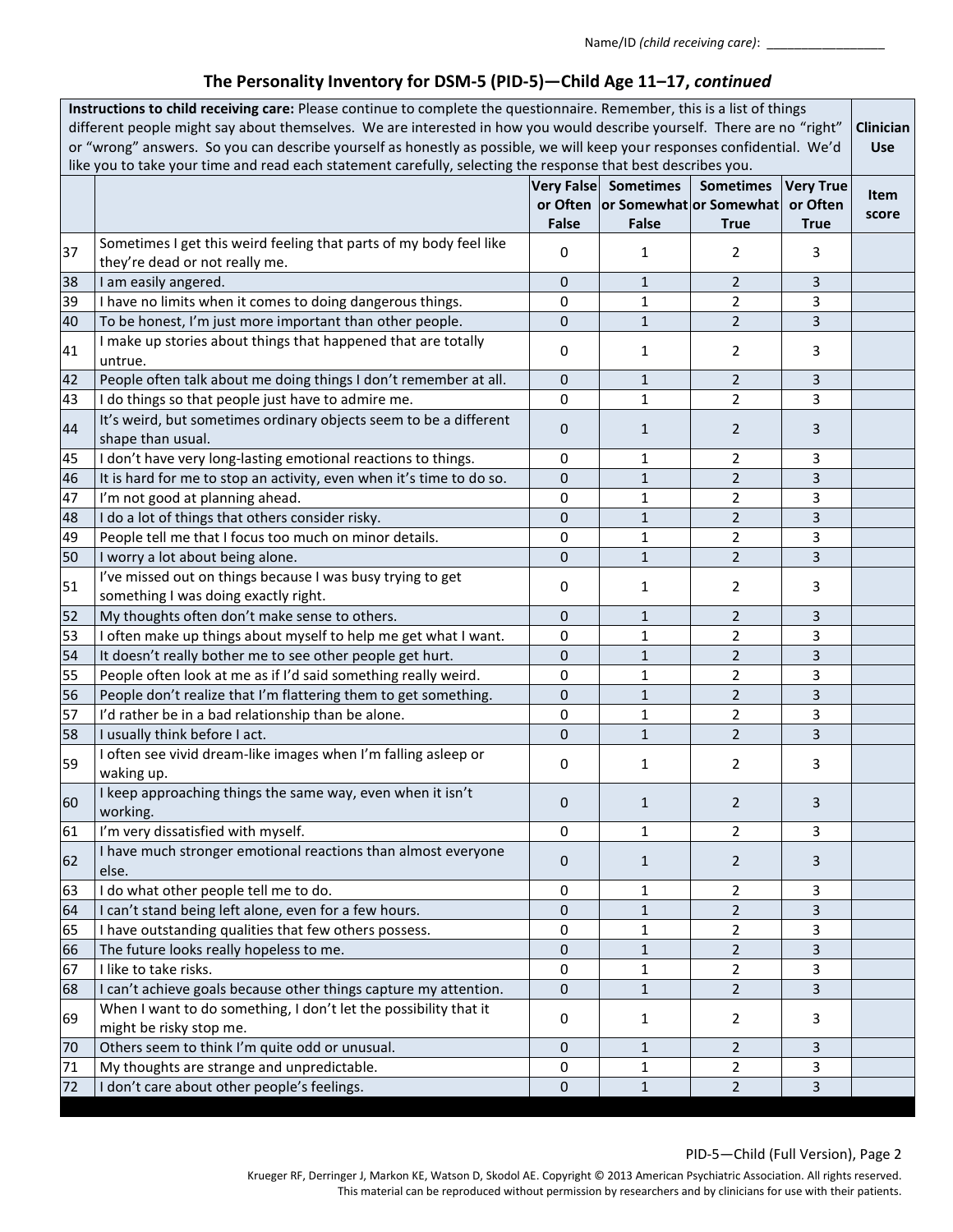| Instructions to child receiving care: Please continue to complete the questionnaire. Remember, this is a list of things<br>different people might say about themselves. We are interested in how you would describe yourself. There are no "right"<br>or "wrong" answers. So you can describe yourself as honestly as possible, we will keep your responses confidential. We'd<br>like you to take your time and read each statement carefully, selecting the response that best describes you. |                                                                                                                       |                   |                                                      |                  |                              | Clinician<br><b>Use</b> |
|-------------------------------------------------------------------------------------------------------------------------------------------------------------------------------------------------------------------------------------------------------------------------------------------------------------------------------------------------------------------------------------------------------------------------------------------------------------------------------------------------|-----------------------------------------------------------------------------------------------------------------------|-------------------|------------------------------------------------------|------------------|------------------------------|-------------------------|
|                                                                                                                                                                                                                                                                                                                                                                                                                                                                                                 |                                                                                                                       | <b>Very False</b> | <b>Sometimes</b><br>or Often or Somewhat or Somewhat | <b>Sometimes</b> | <b>Very True</b><br>or Often | Item<br>score           |
| 73                                                                                                                                                                                                                                                                                                                                                                                                                                                                                              |                                                                                                                       | <b>False</b>      | <b>False</b><br>1                                    | <b>True</b><br>2 | <b>True</b><br>3             |                         |
| 74                                                                                                                                                                                                                                                                                                                                                                                                                                                                                              | You need to step on some toes to get what you want in life.<br>I love getting the attention of other people.          | 0<br>0            | $\mathbf{1}$                                         | $\overline{2}$   | 3                            |                         |
| 75                                                                                                                                                                                                                                                                                                                                                                                                                                                                                              |                                                                                                                       | 0                 | $\mathbf 1$                                          | $\overline{2}$   | 3                            |                         |
| 76                                                                                                                                                                                                                                                                                                                                                                                                                                                                                              | I go out of my way to avoid any kind of group activity.                                                               | 0                 | $\mathbf{1}$                                         | $\overline{2}$   | 3                            |                         |
|                                                                                                                                                                                                                                                                                                                                                                                                                                                                                                 | I can be sneaky if it means getting what I want.<br>Sometimes when I look at a familiar object, it's somehow like I'm |                   |                                                      |                  |                              |                         |
| 77                                                                                                                                                                                                                                                                                                                                                                                                                                                                                              | seeing it for the first time.                                                                                         | 0                 | 1                                                    | 2                | 3                            |                         |
| 78                                                                                                                                                                                                                                                                                                                                                                                                                                                                                              | It is hard for me to shift from one activity to another.                                                              | 0                 | $\mathbf{1}$                                         | $\overline{2}$   | 3                            |                         |
| 79                                                                                                                                                                                                                                                                                                                                                                                                                                                                                              | I worry a lot about terrible things that might happen.                                                                | 0                 | $\mathbf 1$                                          | $\overline{2}$   | 3                            |                         |
|                                                                                                                                                                                                                                                                                                                                                                                                                                                                                                 | I have trouble changing how I'm doing something even if what I'm                                                      |                   |                                                      |                  |                              |                         |
| 80                                                                                                                                                                                                                                                                                                                                                                                                                                                                                              | doing isn't going well.                                                                                               | 0                 | $\mathbf{1}$                                         | $\overline{2}$   | 3                            |                         |
| 81                                                                                                                                                                                                                                                                                                                                                                                                                                                                                              | The world would be better off if I were dead.                                                                         | 0                 | 1                                                    | $\overline{2}$   | 3                            |                         |
| 82                                                                                                                                                                                                                                                                                                                                                                                                                                                                                              | I keep my distance from people.                                                                                       | 0                 | $\mathbf{1}$                                         | $\overline{2}$   | 3                            |                         |
| 83                                                                                                                                                                                                                                                                                                                                                                                                                                                                                              | I often can't control what I think about.                                                                             | $\mathbf 0$       | $\mathbf 1$                                          | $\overline{2}$   | 3                            |                         |
| 84                                                                                                                                                                                                                                                                                                                                                                                                                                                                                              | I don't get emotional.                                                                                                | 0                 | $\mathbf{1}$                                         | $\overline{2}$   | 3                            |                         |
| 85                                                                                                                                                                                                                                                                                                                                                                                                                                                                                              | I resent being told what to do, even by people in charge.                                                             | 0                 | 1                                                    | $\overline{2}$   | 3                            |                         |
| 86                                                                                                                                                                                                                                                                                                                                                                                                                                                                                              | I'm so ashamed by how I've let people down in lots of little ways.                                                    | 0                 | $\mathbf{1}$                                         | $\overline{2}$   | 3                            |                         |
| 87                                                                                                                                                                                                                                                                                                                                                                                                                                                                                              | I avoid anything that might be even a little bit dangerous.                                                           | 0                 | 1                                                    | $\overline{2}$   | 3                            |                         |
|                                                                                                                                                                                                                                                                                                                                                                                                                                                                                                 | I have trouble pursuing specific goals even for short periods of                                                      |                   |                                                      |                  |                              |                         |
| 88                                                                                                                                                                                                                                                                                                                                                                                                                                                                                              | time.                                                                                                                 | 0                 | 1                                                    | $\overline{2}$   | 3                            |                         |
| 89                                                                                                                                                                                                                                                                                                                                                                                                                                                                                              | I prefer to keep romance out of my life.                                                                              | 0                 | 1                                                    | $\overline{2}$   | 3                            |                         |
| 90                                                                                                                                                                                                                                                                                                                                                                                                                                                                                              | I would never harm another person.                                                                                    | 0                 | $\mathbf{1}$                                         | $\overline{2}$   | 3                            |                         |
| 91                                                                                                                                                                                                                                                                                                                                                                                                                                                                                              | I don't show emotions strongly.                                                                                       | 0                 | $\mathbf 1$                                          | $\overline{2}$   | 3                            |                         |
| 92                                                                                                                                                                                                                                                                                                                                                                                                                                                                                              | I have a very short temper.                                                                                           | 0                 | $\mathbf{1}$                                         | $\overline{2}$   | 3                            |                         |
| 93                                                                                                                                                                                                                                                                                                                                                                                                                                                                                              | I often worry that something bad will happen due to mistakes I                                                        |                   | 0<br>$\mathbf{1}$                                    | $\overline{2}$   | 3                            |                         |
|                                                                                                                                                                                                                                                                                                                                                                                                                                                                                                 | made in the past.                                                                                                     |                   |                                                      |                  |                              |                         |
| 94                                                                                                                                                                                                                                                                                                                                                                                                                                                                                              | I have some unusual abilities, like sometimes knowing exactly what<br>someone is thinking.                            | $\mathbf 0$       | $\mathbf{1}$                                         | $\overline{2}$   | 3                            |                         |
| 95                                                                                                                                                                                                                                                                                                                                                                                                                                                                                              | I get very nervous when I think about the future.                                                                     | 0                 | 1                                                    | $\overline{2}$   | 3                            |                         |
| 96                                                                                                                                                                                                                                                                                                                                                                                                                                                                                              | I rarely worry about things.                                                                                          | 0                 | $\mathbf 1$                                          | $\overline{2}$   | 3                            |                         |
| 97                                                                                                                                                                                                                                                                                                                                                                                                                                                                                              | I enjoy being in love.                                                                                                | 0                 | 1                                                    | $\overline{2}$   | 3                            |                         |
| 98                                                                                                                                                                                                                                                                                                                                                                                                                                                                                              | I prefer to play it safe rather than take unnecessary chances.                                                        | 0                 | $\mathbf{1}$                                         | $\overline{2}$   | 3                            |                         |
| 99                                                                                                                                                                                                                                                                                                                                                                                                                                                                                              | I sometimes have heard things that others couldn't hear.                                                              | 0                 | 1                                                    | $\overline{2}$   | 3                            |                         |
| 100                                                                                                                                                                                                                                                                                                                                                                                                                                                                                             | I get fixated on certain things and can't stop.                                                                       | 0                 | $\mathbf{1}$                                         | $\overline{2}$   | 3                            |                         |
| 101                                                                                                                                                                                                                                                                                                                                                                                                                                                                                             | People tell me it's difficult to know what I'm feeling.                                                               | 0                 | 1                                                    | $\overline{2}$   | 3                            |                         |
| 102                                                                                                                                                                                                                                                                                                                                                                                                                                                                                             | I am a highly emotional person.                                                                                       | 0                 | 1                                                    | $\overline{2}$   | 3                            |                         |
| 103                                                                                                                                                                                                                                                                                                                                                                                                                                                                                             | Others would take advantage of me if they could.                                                                      | 0                 | 1                                                    | $\overline{2}$   | 3                            |                         |
| 104                                                                                                                                                                                                                                                                                                                                                                                                                                                                                             | I often feel like a failure.                                                                                          | 0                 | $\mathbf{1}$                                         | $\overline{2}$   | 3                            |                         |
| 105                                                                                                                                                                                                                                                                                                                                                                                                                                                                                             | If something I do isn't absolutely perfect, it's simply not                                                           | 0                 | 1                                                    | $\overline{2}$   | 3                            |                         |
| 106                                                                                                                                                                                                                                                                                                                                                                                                                                                                                             | acceptable.<br>I often have unusual experiences, such as sensing the presence of                                      | $\mathbf 0$       | $\mathbf{1}$                                         | $\overline{2}$   | 3                            |                         |
|                                                                                                                                                                                                                                                                                                                                                                                                                                                                                                 | someone who isn't actually there.                                                                                     |                   |                                                      |                  |                              |                         |
| 107                                                                                                                                                                                                                                                                                                                                                                                                                                                                                             | I'm good at making people do what I want them to do.                                                                  | 0                 | 1                                                    | 2                | 3                            |                         |
| 108                                                                                                                                                                                                                                                                                                                                                                                                                                                                                             | I break off relationships if they start to get close.                                                                 | 0                 | $\mathbf 1$                                          | $\overline{2}$   | 3                            |                         |
| 109                                                                                                                                                                                                                                                                                                                                                                                                                                                                                             | I'm always worrying about something.                                                                                  | 0                 | 1                                                    | $\overline{2}$   | 3                            |                         |
| 110                                                                                                                                                                                                                                                                                                                                                                                                                                                                                             | I worry about almost everything.                                                                                      | 0                 | $\mathbf 1$                                          | $\overline{2}$   | 3                            |                         |

### PID-5—Child (Full Version), Page 3

Krueger RF, Derringer J, Markon KE, Watson D, Skodol AE. Copyright © 2013 American Psychiatric Association. All rights reserved. This material can be reproduced without permission by researchers and by clinicians for use with their patients.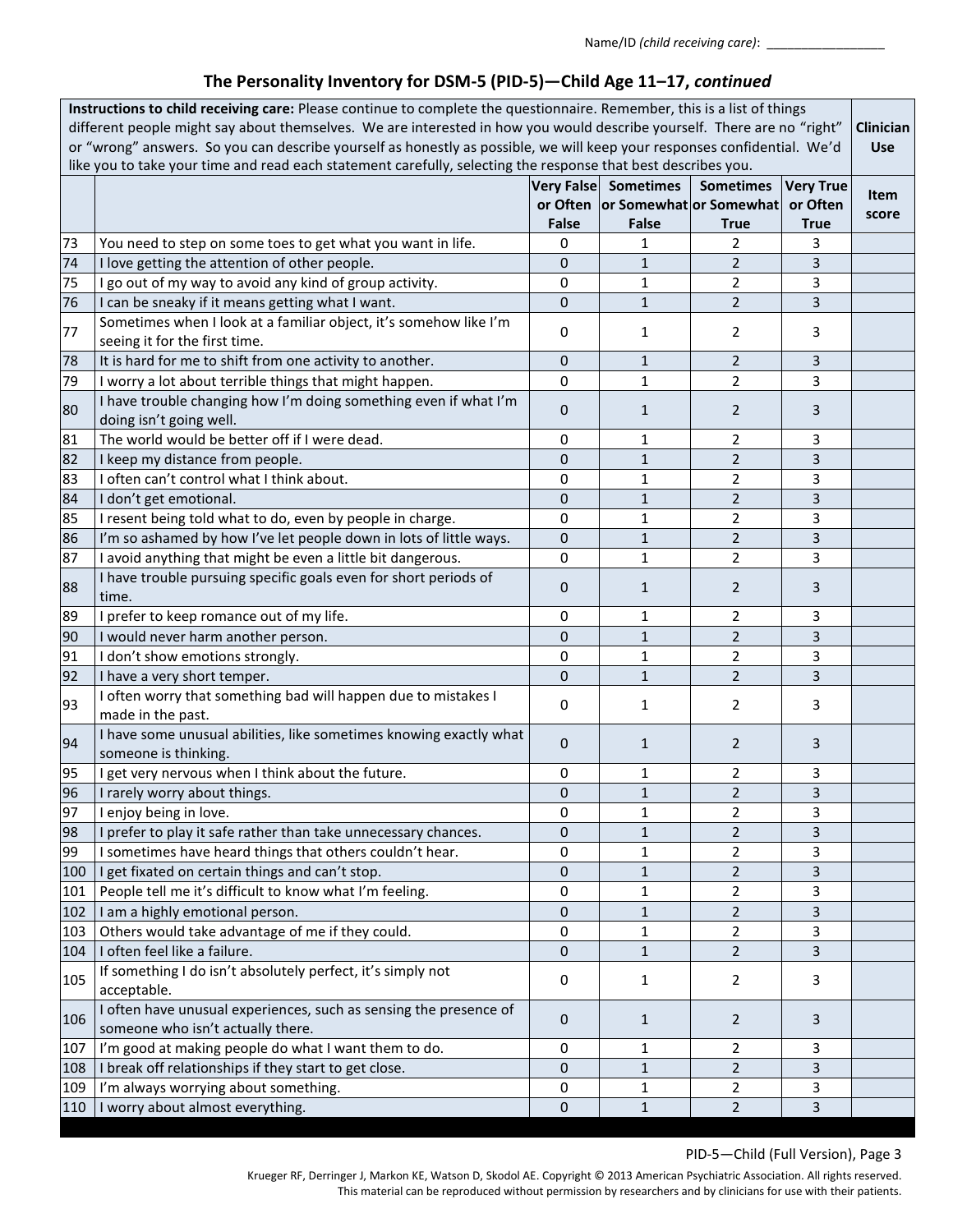| Very False Sometimes<br><b>Sometimes</b><br>Item<br>or Often or Somewhat or Somewhat<br>or Often<br>score<br><b>False</b><br>False<br><b>True</b><br>True<br>111   I like standing out in a crowd.<br>0<br>2<br>1<br>3<br>$\overline{2}$<br>112<br>I don't mind a little risk now and then.<br>$\mathbf{1}$<br>3<br>0<br>$\overline{2}$<br>3<br>0<br>1<br>113<br>My behavior is often bold and grabs peoples' attention.<br>$\overline{2}$<br>114<br>I'm better than almost everyone else.<br>0<br>1<br>3<br>$\overline{2}$<br>115<br>People complain about my need to have everything all arranged.<br>0<br>1<br>3<br>$\overline{2}$<br>0<br>3<br>116<br>I always make sure I get back at people who wrong me.<br>1<br>$\overline{2}$<br>117<br>I'm always on my guard for someone trying to trick or harm me.<br>0<br>1<br>3<br>I have trouble keeping my mind focused on what needs to be<br>118<br>0<br>$\overline{2}$<br>1<br>3<br>done.<br>I talk about suicide a lot.<br>119<br>0<br>2<br>3<br>1<br>$\overline{2}$<br>0<br>$\mathbf{1}$<br>120<br>3<br>I'm just not very interested in having sexual relationships.<br>121<br>2<br>3<br>I get stuck on things a lot.<br>0<br>1<br>$\overline{2}$<br>122<br>I get emotional easily, often for very little reason.<br>0<br>$\mathbf{1}$<br>3<br>Even though it drives other people crazy, I insist on absolute<br>123<br>0<br>1<br>$\overline{2}$<br>3<br>perfection in everything I do.<br>124<br>I almost never feel happy about my day-to-day activities.<br>0<br>$\overline{2}$<br>3<br>1<br>$\overline{2}$<br>3<br>125<br>Sweet-talking others helps me get what I want.<br>0<br>1<br>$\mathbf{1}$<br>$\overline{2}$<br>3<br>126<br>Sometimes you need to exaggerate to get ahead.<br>0<br>I fear being alone in life more than anything else.<br>1<br>$\overline{2}$<br>127<br>0<br>3<br>I get stuck on one way of doing things, even when it's clear it won't<br>128<br>$\overline{2}$<br>0<br>1<br>3<br>work.<br>129<br>I'm often pretty careless with my own and others' things.<br>0<br>2<br>3<br>1<br>$\mathbf{1}$<br>$\overline{2}$<br>130<br>0<br>3<br>I am a very anxious person.<br>131<br>People are basically trustworthy.<br>$\overline{2}$<br>0<br>1<br>3<br>$\overline{2}$<br>132<br>I am easily distracted.<br>0<br>1<br>3<br>$\overline{2}$<br>133   It seems like I'm always getting a "raw deal" from others.<br>3<br>0<br>1<br>$\mathbf{1}$<br>$\overline{2}$<br>134   I don't hesitate to cheat if it gets me ahead.<br>0<br>3<br>135   I check things several times to make sure they are perfect.<br>$\overline{2}$<br>0<br>1<br>3<br>136   I don't like spending time with others.<br>3<br>$\overline{\mathbf{c}}$<br>U<br>1<br>I feel compelled to go on with things even when it makes little<br>137<br>2<br>0<br>1<br>3<br>sense to do so.<br>I never know where my emotions will go from moment to<br>138<br>0<br>2<br>3<br>$\mathbf{1}$<br>moment.<br>139<br>I have seen things that weren't really there.<br>0<br>$\overline{2}$<br>3<br>1<br>It is important to me that things are done in a certain way.<br>$\overline{2}$<br>140<br>0<br>1<br>3<br>141<br>$\overline{2}$<br>I always expect the worst to happen.<br>0<br>3<br>1<br>$\overline{2}$<br>$\mathbf{1}$<br>3<br>142<br>I try to tell the truth even when it's hard.<br>0<br>I believe that some people can move things with their minds.<br>0<br>143<br>2<br>3<br>1<br>I can't focus on things for very long.<br>144<br>0<br>$\overline{2}$<br>3<br>1<br>I steer clear of romantic relationships.<br>145<br>2<br>3<br>0<br>1<br>$\overline{2}$<br>I'm not interested in making friends.<br>$\mathbf{1}$<br>146<br>0<br>3<br>I say as little as possible when dealing with people.<br>147<br>0<br>1<br>2<br>3<br>$\mathbf{1}$<br>$\overline{2}$<br>3<br>148   I'm useless as a person.<br>$\mathbf 0$ | Instructions to child receiving care: Please continue to complete the questionnaire. Remember, this is a list of things<br>different people might say about themselves. We are interested in how you would describe yourself. There are no "right"<br>or "wrong" answers. So you can describe yourself as honestly as possible, we will keep your responses confidential. We'd<br>like you to take your time and read each statement carefully, selecting the response that best describes you. |  |  |  |  |                  | Clinician<br><b>Use</b> |
|-----------------------------------------------------------------------------------------------------------------------------------------------------------------------------------------------------------------------------------------------------------------------------------------------------------------------------------------------------------------------------------------------------------------------------------------------------------------------------------------------------------------------------------------------------------------------------------------------------------------------------------------------------------------------------------------------------------------------------------------------------------------------------------------------------------------------------------------------------------------------------------------------------------------------------------------------------------------------------------------------------------------------------------------------------------------------------------------------------------------------------------------------------------------------------------------------------------------------------------------------------------------------------------------------------------------------------------------------------------------------------------------------------------------------------------------------------------------------------------------------------------------------------------------------------------------------------------------------------------------------------------------------------------------------------------------------------------------------------------------------------------------------------------------------------------------------------------------------------------------------------------------------------------------------------------------------------------------------------------------------------------------------------------------------------------------------------------------------------------------------------------------------------------------------------------------------------------------------------------------------------------------------------------------------------------------------------------------------------------------------------------------------------------------------------------------------------------------------------------------------------------------------------------------------------------------------------------------------------------------------------------------------------------------------------------------------------------------------------------------------------------------------------------------------------------------------------------------------------------------------------------------------------------------------------------------------------------------------------------------------------------------------------------------------------------------------------------------------------------------------------------------------------------------------------------------------------------------------------------------------------------------------------------------------------------------------------------------------------------------------------------------------------------------------------------------------------------------------------------------------------------------------------------------------------------------------------------------------------------------------------------------------------------------------------------------------------------------------------------------------------------------------------------------------------------------------------------------------------------|-------------------------------------------------------------------------------------------------------------------------------------------------------------------------------------------------------------------------------------------------------------------------------------------------------------------------------------------------------------------------------------------------------------------------------------------------------------------------------------------------|--|--|--|--|------------------|-------------------------|
|                                                                                                                                                                                                                                                                                                                                                                                                                                                                                                                                                                                                                                                                                                                                                                                                                                                                                                                                                                                                                                                                                                                                                                                                                                                                                                                                                                                                                                                                                                                                                                                                                                                                                                                                                                                                                                                                                                                                                                                                                                                                                                                                                                                                                                                                                                                                                                                                                                                                                                                                                                                                                                                                                                                                                                                                                                                                                                                                                                                                                                                                                                                                                                                                                                                                                                                                                                                                                                                                                                                                                                                                                                                                                                                                                                                                                                                           |                                                                                                                                                                                                                                                                                                                                                                                                                                                                                                 |  |  |  |  | <b>Very True</b> |                         |
|                                                                                                                                                                                                                                                                                                                                                                                                                                                                                                                                                                                                                                                                                                                                                                                                                                                                                                                                                                                                                                                                                                                                                                                                                                                                                                                                                                                                                                                                                                                                                                                                                                                                                                                                                                                                                                                                                                                                                                                                                                                                                                                                                                                                                                                                                                                                                                                                                                                                                                                                                                                                                                                                                                                                                                                                                                                                                                                                                                                                                                                                                                                                                                                                                                                                                                                                                                                                                                                                                                                                                                                                                                                                                                                                                                                                                                                           |                                                                                                                                                                                                                                                                                                                                                                                                                                                                                                 |  |  |  |  |                  |                         |
|                                                                                                                                                                                                                                                                                                                                                                                                                                                                                                                                                                                                                                                                                                                                                                                                                                                                                                                                                                                                                                                                                                                                                                                                                                                                                                                                                                                                                                                                                                                                                                                                                                                                                                                                                                                                                                                                                                                                                                                                                                                                                                                                                                                                                                                                                                                                                                                                                                                                                                                                                                                                                                                                                                                                                                                                                                                                                                                                                                                                                                                                                                                                                                                                                                                                                                                                                                                                                                                                                                                                                                                                                                                                                                                                                                                                                                                           |                                                                                                                                                                                                                                                                                                                                                                                                                                                                                                 |  |  |  |  |                  |                         |
|                                                                                                                                                                                                                                                                                                                                                                                                                                                                                                                                                                                                                                                                                                                                                                                                                                                                                                                                                                                                                                                                                                                                                                                                                                                                                                                                                                                                                                                                                                                                                                                                                                                                                                                                                                                                                                                                                                                                                                                                                                                                                                                                                                                                                                                                                                                                                                                                                                                                                                                                                                                                                                                                                                                                                                                                                                                                                                                                                                                                                                                                                                                                                                                                                                                                                                                                                                                                                                                                                                                                                                                                                                                                                                                                                                                                                                                           |                                                                                                                                                                                                                                                                                                                                                                                                                                                                                                 |  |  |  |  |                  |                         |
|                                                                                                                                                                                                                                                                                                                                                                                                                                                                                                                                                                                                                                                                                                                                                                                                                                                                                                                                                                                                                                                                                                                                                                                                                                                                                                                                                                                                                                                                                                                                                                                                                                                                                                                                                                                                                                                                                                                                                                                                                                                                                                                                                                                                                                                                                                                                                                                                                                                                                                                                                                                                                                                                                                                                                                                                                                                                                                                                                                                                                                                                                                                                                                                                                                                                                                                                                                                                                                                                                                                                                                                                                                                                                                                                                                                                                                                           |                                                                                                                                                                                                                                                                                                                                                                                                                                                                                                 |  |  |  |  |                  |                         |
|                                                                                                                                                                                                                                                                                                                                                                                                                                                                                                                                                                                                                                                                                                                                                                                                                                                                                                                                                                                                                                                                                                                                                                                                                                                                                                                                                                                                                                                                                                                                                                                                                                                                                                                                                                                                                                                                                                                                                                                                                                                                                                                                                                                                                                                                                                                                                                                                                                                                                                                                                                                                                                                                                                                                                                                                                                                                                                                                                                                                                                                                                                                                                                                                                                                                                                                                                                                                                                                                                                                                                                                                                                                                                                                                                                                                                                                           |                                                                                                                                                                                                                                                                                                                                                                                                                                                                                                 |  |  |  |  |                  |                         |
|                                                                                                                                                                                                                                                                                                                                                                                                                                                                                                                                                                                                                                                                                                                                                                                                                                                                                                                                                                                                                                                                                                                                                                                                                                                                                                                                                                                                                                                                                                                                                                                                                                                                                                                                                                                                                                                                                                                                                                                                                                                                                                                                                                                                                                                                                                                                                                                                                                                                                                                                                                                                                                                                                                                                                                                                                                                                                                                                                                                                                                                                                                                                                                                                                                                                                                                                                                                                                                                                                                                                                                                                                                                                                                                                                                                                                                                           |                                                                                                                                                                                                                                                                                                                                                                                                                                                                                                 |  |  |  |  |                  |                         |
|                                                                                                                                                                                                                                                                                                                                                                                                                                                                                                                                                                                                                                                                                                                                                                                                                                                                                                                                                                                                                                                                                                                                                                                                                                                                                                                                                                                                                                                                                                                                                                                                                                                                                                                                                                                                                                                                                                                                                                                                                                                                                                                                                                                                                                                                                                                                                                                                                                                                                                                                                                                                                                                                                                                                                                                                                                                                                                                                                                                                                                                                                                                                                                                                                                                                                                                                                                                                                                                                                                                                                                                                                                                                                                                                                                                                                                                           |                                                                                                                                                                                                                                                                                                                                                                                                                                                                                                 |  |  |  |  |                  |                         |
|                                                                                                                                                                                                                                                                                                                                                                                                                                                                                                                                                                                                                                                                                                                                                                                                                                                                                                                                                                                                                                                                                                                                                                                                                                                                                                                                                                                                                                                                                                                                                                                                                                                                                                                                                                                                                                                                                                                                                                                                                                                                                                                                                                                                                                                                                                                                                                                                                                                                                                                                                                                                                                                                                                                                                                                                                                                                                                                                                                                                                                                                                                                                                                                                                                                                                                                                                                                                                                                                                                                                                                                                                                                                                                                                                                                                                                                           |                                                                                                                                                                                                                                                                                                                                                                                                                                                                                                 |  |  |  |  |                  |                         |
|                                                                                                                                                                                                                                                                                                                                                                                                                                                                                                                                                                                                                                                                                                                                                                                                                                                                                                                                                                                                                                                                                                                                                                                                                                                                                                                                                                                                                                                                                                                                                                                                                                                                                                                                                                                                                                                                                                                                                                                                                                                                                                                                                                                                                                                                                                                                                                                                                                                                                                                                                                                                                                                                                                                                                                                                                                                                                                                                                                                                                                                                                                                                                                                                                                                                                                                                                                                                                                                                                                                                                                                                                                                                                                                                                                                                                                                           |                                                                                                                                                                                                                                                                                                                                                                                                                                                                                                 |  |  |  |  |                  |                         |
|                                                                                                                                                                                                                                                                                                                                                                                                                                                                                                                                                                                                                                                                                                                                                                                                                                                                                                                                                                                                                                                                                                                                                                                                                                                                                                                                                                                                                                                                                                                                                                                                                                                                                                                                                                                                                                                                                                                                                                                                                                                                                                                                                                                                                                                                                                                                                                                                                                                                                                                                                                                                                                                                                                                                                                                                                                                                                                                                                                                                                                                                                                                                                                                                                                                                                                                                                                                                                                                                                                                                                                                                                                                                                                                                                                                                                                                           |                                                                                                                                                                                                                                                                                                                                                                                                                                                                                                 |  |  |  |  |                  |                         |
|                                                                                                                                                                                                                                                                                                                                                                                                                                                                                                                                                                                                                                                                                                                                                                                                                                                                                                                                                                                                                                                                                                                                                                                                                                                                                                                                                                                                                                                                                                                                                                                                                                                                                                                                                                                                                                                                                                                                                                                                                                                                                                                                                                                                                                                                                                                                                                                                                                                                                                                                                                                                                                                                                                                                                                                                                                                                                                                                                                                                                                                                                                                                                                                                                                                                                                                                                                                                                                                                                                                                                                                                                                                                                                                                                                                                                                                           |                                                                                                                                                                                                                                                                                                                                                                                                                                                                                                 |  |  |  |  |                  |                         |
|                                                                                                                                                                                                                                                                                                                                                                                                                                                                                                                                                                                                                                                                                                                                                                                                                                                                                                                                                                                                                                                                                                                                                                                                                                                                                                                                                                                                                                                                                                                                                                                                                                                                                                                                                                                                                                                                                                                                                                                                                                                                                                                                                                                                                                                                                                                                                                                                                                                                                                                                                                                                                                                                                                                                                                                                                                                                                                                                                                                                                                                                                                                                                                                                                                                                                                                                                                                                                                                                                                                                                                                                                                                                                                                                                                                                                                                           |                                                                                                                                                                                                                                                                                                                                                                                                                                                                                                 |  |  |  |  |                  |                         |
|                                                                                                                                                                                                                                                                                                                                                                                                                                                                                                                                                                                                                                                                                                                                                                                                                                                                                                                                                                                                                                                                                                                                                                                                                                                                                                                                                                                                                                                                                                                                                                                                                                                                                                                                                                                                                                                                                                                                                                                                                                                                                                                                                                                                                                                                                                                                                                                                                                                                                                                                                                                                                                                                                                                                                                                                                                                                                                                                                                                                                                                                                                                                                                                                                                                                                                                                                                                                                                                                                                                                                                                                                                                                                                                                                                                                                                                           |                                                                                                                                                                                                                                                                                                                                                                                                                                                                                                 |  |  |  |  |                  |                         |
|                                                                                                                                                                                                                                                                                                                                                                                                                                                                                                                                                                                                                                                                                                                                                                                                                                                                                                                                                                                                                                                                                                                                                                                                                                                                                                                                                                                                                                                                                                                                                                                                                                                                                                                                                                                                                                                                                                                                                                                                                                                                                                                                                                                                                                                                                                                                                                                                                                                                                                                                                                                                                                                                                                                                                                                                                                                                                                                                                                                                                                                                                                                                                                                                                                                                                                                                                                                                                                                                                                                                                                                                                                                                                                                                                                                                                                                           |                                                                                                                                                                                                                                                                                                                                                                                                                                                                                                 |  |  |  |  |                  |                         |
|                                                                                                                                                                                                                                                                                                                                                                                                                                                                                                                                                                                                                                                                                                                                                                                                                                                                                                                                                                                                                                                                                                                                                                                                                                                                                                                                                                                                                                                                                                                                                                                                                                                                                                                                                                                                                                                                                                                                                                                                                                                                                                                                                                                                                                                                                                                                                                                                                                                                                                                                                                                                                                                                                                                                                                                                                                                                                                                                                                                                                                                                                                                                                                                                                                                                                                                                                                                                                                                                                                                                                                                                                                                                                                                                                                                                                                                           |                                                                                                                                                                                                                                                                                                                                                                                                                                                                                                 |  |  |  |  |                  |                         |
|                                                                                                                                                                                                                                                                                                                                                                                                                                                                                                                                                                                                                                                                                                                                                                                                                                                                                                                                                                                                                                                                                                                                                                                                                                                                                                                                                                                                                                                                                                                                                                                                                                                                                                                                                                                                                                                                                                                                                                                                                                                                                                                                                                                                                                                                                                                                                                                                                                                                                                                                                                                                                                                                                                                                                                                                                                                                                                                                                                                                                                                                                                                                                                                                                                                                                                                                                                                                                                                                                                                                                                                                                                                                                                                                                                                                                                                           |                                                                                                                                                                                                                                                                                                                                                                                                                                                                                                 |  |  |  |  |                  |                         |
|                                                                                                                                                                                                                                                                                                                                                                                                                                                                                                                                                                                                                                                                                                                                                                                                                                                                                                                                                                                                                                                                                                                                                                                                                                                                                                                                                                                                                                                                                                                                                                                                                                                                                                                                                                                                                                                                                                                                                                                                                                                                                                                                                                                                                                                                                                                                                                                                                                                                                                                                                                                                                                                                                                                                                                                                                                                                                                                                                                                                                                                                                                                                                                                                                                                                                                                                                                                                                                                                                                                                                                                                                                                                                                                                                                                                                                                           |                                                                                                                                                                                                                                                                                                                                                                                                                                                                                                 |  |  |  |  |                  |                         |
|                                                                                                                                                                                                                                                                                                                                                                                                                                                                                                                                                                                                                                                                                                                                                                                                                                                                                                                                                                                                                                                                                                                                                                                                                                                                                                                                                                                                                                                                                                                                                                                                                                                                                                                                                                                                                                                                                                                                                                                                                                                                                                                                                                                                                                                                                                                                                                                                                                                                                                                                                                                                                                                                                                                                                                                                                                                                                                                                                                                                                                                                                                                                                                                                                                                                                                                                                                                                                                                                                                                                                                                                                                                                                                                                                                                                                                                           |                                                                                                                                                                                                                                                                                                                                                                                                                                                                                                 |  |  |  |  |                  |                         |
|                                                                                                                                                                                                                                                                                                                                                                                                                                                                                                                                                                                                                                                                                                                                                                                                                                                                                                                                                                                                                                                                                                                                                                                                                                                                                                                                                                                                                                                                                                                                                                                                                                                                                                                                                                                                                                                                                                                                                                                                                                                                                                                                                                                                                                                                                                                                                                                                                                                                                                                                                                                                                                                                                                                                                                                                                                                                                                                                                                                                                                                                                                                                                                                                                                                                                                                                                                                                                                                                                                                                                                                                                                                                                                                                                                                                                                                           |                                                                                                                                                                                                                                                                                                                                                                                                                                                                                                 |  |  |  |  |                  |                         |
|                                                                                                                                                                                                                                                                                                                                                                                                                                                                                                                                                                                                                                                                                                                                                                                                                                                                                                                                                                                                                                                                                                                                                                                                                                                                                                                                                                                                                                                                                                                                                                                                                                                                                                                                                                                                                                                                                                                                                                                                                                                                                                                                                                                                                                                                                                                                                                                                                                                                                                                                                                                                                                                                                                                                                                                                                                                                                                                                                                                                                                                                                                                                                                                                                                                                                                                                                                                                                                                                                                                                                                                                                                                                                                                                                                                                                                                           |                                                                                                                                                                                                                                                                                                                                                                                                                                                                                                 |  |  |  |  |                  |                         |
|                                                                                                                                                                                                                                                                                                                                                                                                                                                                                                                                                                                                                                                                                                                                                                                                                                                                                                                                                                                                                                                                                                                                                                                                                                                                                                                                                                                                                                                                                                                                                                                                                                                                                                                                                                                                                                                                                                                                                                                                                                                                                                                                                                                                                                                                                                                                                                                                                                                                                                                                                                                                                                                                                                                                                                                                                                                                                                                                                                                                                                                                                                                                                                                                                                                                                                                                                                                                                                                                                                                                                                                                                                                                                                                                                                                                                                                           |                                                                                                                                                                                                                                                                                                                                                                                                                                                                                                 |  |  |  |  |                  |                         |
|                                                                                                                                                                                                                                                                                                                                                                                                                                                                                                                                                                                                                                                                                                                                                                                                                                                                                                                                                                                                                                                                                                                                                                                                                                                                                                                                                                                                                                                                                                                                                                                                                                                                                                                                                                                                                                                                                                                                                                                                                                                                                                                                                                                                                                                                                                                                                                                                                                                                                                                                                                                                                                                                                                                                                                                                                                                                                                                                                                                                                                                                                                                                                                                                                                                                                                                                                                                                                                                                                                                                                                                                                                                                                                                                                                                                                                                           |                                                                                                                                                                                                                                                                                                                                                                                                                                                                                                 |  |  |  |  |                  |                         |
|                                                                                                                                                                                                                                                                                                                                                                                                                                                                                                                                                                                                                                                                                                                                                                                                                                                                                                                                                                                                                                                                                                                                                                                                                                                                                                                                                                                                                                                                                                                                                                                                                                                                                                                                                                                                                                                                                                                                                                                                                                                                                                                                                                                                                                                                                                                                                                                                                                                                                                                                                                                                                                                                                                                                                                                                                                                                                                                                                                                                                                                                                                                                                                                                                                                                                                                                                                                                                                                                                                                                                                                                                                                                                                                                                                                                                                                           |                                                                                                                                                                                                                                                                                                                                                                                                                                                                                                 |  |  |  |  |                  |                         |
|                                                                                                                                                                                                                                                                                                                                                                                                                                                                                                                                                                                                                                                                                                                                                                                                                                                                                                                                                                                                                                                                                                                                                                                                                                                                                                                                                                                                                                                                                                                                                                                                                                                                                                                                                                                                                                                                                                                                                                                                                                                                                                                                                                                                                                                                                                                                                                                                                                                                                                                                                                                                                                                                                                                                                                                                                                                                                                                                                                                                                                                                                                                                                                                                                                                                                                                                                                                                                                                                                                                                                                                                                                                                                                                                                                                                                                                           |                                                                                                                                                                                                                                                                                                                                                                                                                                                                                                 |  |  |  |  |                  |                         |
|                                                                                                                                                                                                                                                                                                                                                                                                                                                                                                                                                                                                                                                                                                                                                                                                                                                                                                                                                                                                                                                                                                                                                                                                                                                                                                                                                                                                                                                                                                                                                                                                                                                                                                                                                                                                                                                                                                                                                                                                                                                                                                                                                                                                                                                                                                                                                                                                                                                                                                                                                                                                                                                                                                                                                                                                                                                                                                                                                                                                                                                                                                                                                                                                                                                                                                                                                                                                                                                                                                                                                                                                                                                                                                                                                                                                                                                           |                                                                                                                                                                                                                                                                                                                                                                                                                                                                                                 |  |  |  |  |                  |                         |
|                                                                                                                                                                                                                                                                                                                                                                                                                                                                                                                                                                                                                                                                                                                                                                                                                                                                                                                                                                                                                                                                                                                                                                                                                                                                                                                                                                                                                                                                                                                                                                                                                                                                                                                                                                                                                                                                                                                                                                                                                                                                                                                                                                                                                                                                                                                                                                                                                                                                                                                                                                                                                                                                                                                                                                                                                                                                                                                                                                                                                                                                                                                                                                                                                                                                                                                                                                                                                                                                                                                                                                                                                                                                                                                                                                                                                                                           |                                                                                                                                                                                                                                                                                                                                                                                                                                                                                                 |  |  |  |  |                  |                         |
|                                                                                                                                                                                                                                                                                                                                                                                                                                                                                                                                                                                                                                                                                                                                                                                                                                                                                                                                                                                                                                                                                                                                                                                                                                                                                                                                                                                                                                                                                                                                                                                                                                                                                                                                                                                                                                                                                                                                                                                                                                                                                                                                                                                                                                                                                                                                                                                                                                                                                                                                                                                                                                                                                                                                                                                                                                                                                                                                                                                                                                                                                                                                                                                                                                                                                                                                                                                                                                                                                                                                                                                                                                                                                                                                                                                                                                                           |                                                                                                                                                                                                                                                                                                                                                                                                                                                                                                 |  |  |  |  |                  |                         |
|                                                                                                                                                                                                                                                                                                                                                                                                                                                                                                                                                                                                                                                                                                                                                                                                                                                                                                                                                                                                                                                                                                                                                                                                                                                                                                                                                                                                                                                                                                                                                                                                                                                                                                                                                                                                                                                                                                                                                                                                                                                                                                                                                                                                                                                                                                                                                                                                                                                                                                                                                                                                                                                                                                                                                                                                                                                                                                                                                                                                                                                                                                                                                                                                                                                                                                                                                                                                                                                                                                                                                                                                                                                                                                                                                                                                                                                           |                                                                                                                                                                                                                                                                                                                                                                                                                                                                                                 |  |  |  |  |                  |                         |
|                                                                                                                                                                                                                                                                                                                                                                                                                                                                                                                                                                                                                                                                                                                                                                                                                                                                                                                                                                                                                                                                                                                                                                                                                                                                                                                                                                                                                                                                                                                                                                                                                                                                                                                                                                                                                                                                                                                                                                                                                                                                                                                                                                                                                                                                                                                                                                                                                                                                                                                                                                                                                                                                                                                                                                                                                                                                                                                                                                                                                                                                                                                                                                                                                                                                                                                                                                                                                                                                                                                                                                                                                                                                                                                                                                                                                                                           |                                                                                                                                                                                                                                                                                                                                                                                                                                                                                                 |  |  |  |  |                  |                         |
|                                                                                                                                                                                                                                                                                                                                                                                                                                                                                                                                                                                                                                                                                                                                                                                                                                                                                                                                                                                                                                                                                                                                                                                                                                                                                                                                                                                                                                                                                                                                                                                                                                                                                                                                                                                                                                                                                                                                                                                                                                                                                                                                                                                                                                                                                                                                                                                                                                                                                                                                                                                                                                                                                                                                                                                                                                                                                                                                                                                                                                                                                                                                                                                                                                                                                                                                                                                                                                                                                                                                                                                                                                                                                                                                                                                                                                                           |                                                                                                                                                                                                                                                                                                                                                                                                                                                                                                 |  |  |  |  |                  |                         |
|                                                                                                                                                                                                                                                                                                                                                                                                                                                                                                                                                                                                                                                                                                                                                                                                                                                                                                                                                                                                                                                                                                                                                                                                                                                                                                                                                                                                                                                                                                                                                                                                                                                                                                                                                                                                                                                                                                                                                                                                                                                                                                                                                                                                                                                                                                                                                                                                                                                                                                                                                                                                                                                                                                                                                                                                                                                                                                                                                                                                                                                                                                                                                                                                                                                                                                                                                                                                                                                                                                                                                                                                                                                                                                                                                                                                                                                           |                                                                                                                                                                                                                                                                                                                                                                                                                                                                                                 |  |  |  |  |                  |                         |
|                                                                                                                                                                                                                                                                                                                                                                                                                                                                                                                                                                                                                                                                                                                                                                                                                                                                                                                                                                                                                                                                                                                                                                                                                                                                                                                                                                                                                                                                                                                                                                                                                                                                                                                                                                                                                                                                                                                                                                                                                                                                                                                                                                                                                                                                                                                                                                                                                                                                                                                                                                                                                                                                                                                                                                                                                                                                                                                                                                                                                                                                                                                                                                                                                                                                                                                                                                                                                                                                                                                                                                                                                                                                                                                                                                                                                                                           |                                                                                                                                                                                                                                                                                                                                                                                                                                                                                                 |  |  |  |  |                  |                         |
|                                                                                                                                                                                                                                                                                                                                                                                                                                                                                                                                                                                                                                                                                                                                                                                                                                                                                                                                                                                                                                                                                                                                                                                                                                                                                                                                                                                                                                                                                                                                                                                                                                                                                                                                                                                                                                                                                                                                                                                                                                                                                                                                                                                                                                                                                                                                                                                                                                                                                                                                                                                                                                                                                                                                                                                                                                                                                                                                                                                                                                                                                                                                                                                                                                                                                                                                                                                                                                                                                                                                                                                                                                                                                                                                                                                                                                                           |                                                                                                                                                                                                                                                                                                                                                                                                                                                                                                 |  |  |  |  |                  |                         |
|                                                                                                                                                                                                                                                                                                                                                                                                                                                                                                                                                                                                                                                                                                                                                                                                                                                                                                                                                                                                                                                                                                                                                                                                                                                                                                                                                                                                                                                                                                                                                                                                                                                                                                                                                                                                                                                                                                                                                                                                                                                                                                                                                                                                                                                                                                                                                                                                                                                                                                                                                                                                                                                                                                                                                                                                                                                                                                                                                                                                                                                                                                                                                                                                                                                                                                                                                                                                                                                                                                                                                                                                                                                                                                                                                                                                                                                           |                                                                                                                                                                                                                                                                                                                                                                                                                                                                                                 |  |  |  |  |                  |                         |
|                                                                                                                                                                                                                                                                                                                                                                                                                                                                                                                                                                                                                                                                                                                                                                                                                                                                                                                                                                                                                                                                                                                                                                                                                                                                                                                                                                                                                                                                                                                                                                                                                                                                                                                                                                                                                                                                                                                                                                                                                                                                                                                                                                                                                                                                                                                                                                                                                                                                                                                                                                                                                                                                                                                                                                                                                                                                                                                                                                                                                                                                                                                                                                                                                                                                                                                                                                                                                                                                                                                                                                                                                                                                                                                                                                                                                                                           |                                                                                                                                                                                                                                                                                                                                                                                                                                                                                                 |  |  |  |  |                  |                         |
|                                                                                                                                                                                                                                                                                                                                                                                                                                                                                                                                                                                                                                                                                                                                                                                                                                                                                                                                                                                                                                                                                                                                                                                                                                                                                                                                                                                                                                                                                                                                                                                                                                                                                                                                                                                                                                                                                                                                                                                                                                                                                                                                                                                                                                                                                                                                                                                                                                                                                                                                                                                                                                                                                                                                                                                                                                                                                                                                                                                                                                                                                                                                                                                                                                                                                                                                                                                                                                                                                                                                                                                                                                                                                                                                                                                                                                                           |                                                                                                                                                                                                                                                                                                                                                                                                                                                                                                 |  |  |  |  |                  |                         |
|                                                                                                                                                                                                                                                                                                                                                                                                                                                                                                                                                                                                                                                                                                                                                                                                                                                                                                                                                                                                                                                                                                                                                                                                                                                                                                                                                                                                                                                                                                                                                                                                                                                                                                                                                                                                                                                                                                                                                                                                                                                                                                                                                                                                                                                                                                                                                                                                                                                                                                                                                                                                                                                                                                                                                                                                                                                                                                                                                                                                                                                                                                                                                                                                                                                                                                                                                                                                                                                                                                                                                                                                                                                                                                                                                                                                                                                           |                                                                                                                                                                                                                                                                                                                                                                                                                                                                                                 |  |  |  |  |                  |                         |
|                                                                                                                                                                                                                                                                                                                                                                                                                                                                                                                                                                                                                                                                                                                                                                                                                                                                                                                                                                                                                                                                                                                                                                                                                                                                                                                                                                                                                                                                                                                                                                                                                                                                                                                                                                                                                                                                                                                                                                                                                                                                                                                                                                                                                                                                                                                                                                                                                                                                                                                                                                                                                                                                                                                                                                                                                                                                                                                                                                                                                                                                                                                                                                                                                                                                                                                                                                                                                                                                                                                                                                                                                                                                                                                                                                                                                                                           |                                                                                                                                                                                                                                                                                                                                                                                                                                                                                                 |  |  |  |  |                  |                         |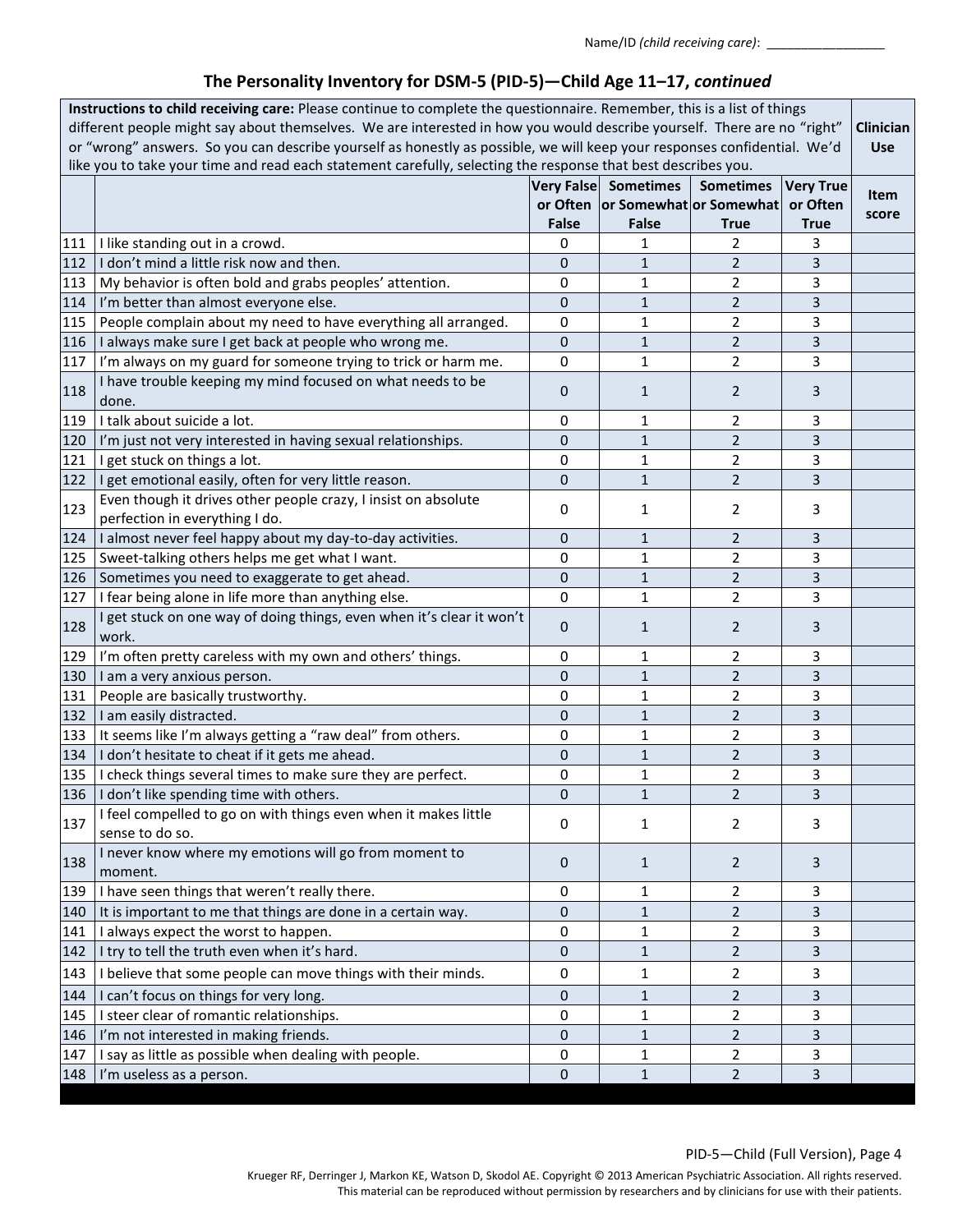| Instructions to child receiving care: Please continue to complete the questionnaire. Remember, this is a list of things<br>different people might say about themselves. We are interested in how you would describe yourself. There are no "right"<br>or "wrong" answers. So you can describe yourself as honestly as possible, we will keep your responses confidential. We'd<br>like you to take your time and read each statement carefully, selecting the response that best describes you. |                                                                                                       |                                   |                                                                        |                                 |                                             | Clinician<br><b>Use</b> |
|-------------------------------------------------------------------------------------------------------------------------------------------------------------------------------------------------------------------------------------------------------------------------------------------------------------------------------------------------------------------------------------------------------------------------------------------------------------------------------------------------|-------------------------------------------------------------------------------------------------------|-----------------------------------|------------------------------------------------------------------------|---------------------------------|---------------------------------------------|-------------------------|
|                                                                                                                                                                                                                                                                                                                                                                                                                                                                                                 |                                                                                                       | <b>Very False</b><br><b>False</b> | <b>Sometimes</b><br>or Often  or Somewhat  or Somewhat<br><b>False</b> | <b>Sometimes</b><br><b>True</b> | <b>Very True</b><br>or Often<br><b>True</b> | Item<br>score           |
| 149                                                                                                                                                                                                                                                                                                                                                                                                                                                                                             | I'll do just about anything to keep someone from abandoning me.                                       | 0                                 | 1                                                                      | 2                               | 3                                           |                         |
| 150                                                                                                                                                                                                                                                                                                                                                                                                                                                                                             | Sometimes I can influence other people just by sending my<br>thoughts to them.                        | 0                                 | 1                                                                      | $\overline{2}$                  | 3                                           |                         |
| 151                                                                                                                                                                                                                                                                                                                                                                                                                                                                                             | Life looks pretty bleak to me.                                                                        | 0                                 | 1                                                                      | $\overline{2}$                  | 3                                           |                         |
| 152                                                                                                                                                                                                                                                                                                                                                                                                                                                                                             | I think about things in odd ways that don't make sense to most<br>people.                             | 0                                 | $\mathbf{1}$                                                           | $\overline{2}$                  | 3                                           |                         |
| 153                                                                                                                                                                                                                                                                                                                                                                                                                                                                                             | I don't care if my actions hurt others.                                                               | 0                                 | 1                                                                      | $\overline{2}$                  | 3                                           |                         |
| 154                                                                                                                                                                                                                                                                                                                                                                                                                                                                                             | Sometimes I feel "controlled" by thoughts that belong to someone<br>else.                             | 0                                 | 1                                                                      | $\overline{2}$                  | 3                                           |                         |
| 155                                                                                                                                                                                                                                                                                                                                                                                                                                                                                             | I really live life to the fullest.                                                                    | 0                                 | 1                                                                      | $\overline{2}$                  | 3                                           |                         |
| 156                                                                                                                                                                                                                                                                                                                                                                                                                                                                                             | I make promises that I don't really intend to keep.                                                   | 0                                 | $\mathbf{1}$                                                           | $\overline{2}$                  | 3                                           |                         |
| 157                                                                                                                                                                                                                                                                                                                                                                                                                                                                                             | Nothing seems to make me feel good.                                                                   | 0                                 | 1                                                                      | $\overline{2}$                  | 3                                           |                         |
| 158                                                                                                                                                                                                                                                                                                                                                                                                                                                                                             | I get irritated easily by all sorts of things.                                                        | 0                                 | $\overline{1}$                                                         | $\overline{2}$                  | 3                                           |                         |
| 159                                                                                                                                                                                                                                                                                                                                                                                                                                                                                             | I do what I want regardless of how unsafe it might be.                                                | 0                                 | 1                                                                      | $\overline{2}$                  | 3                                           |                         |
| 160                                                                                                                                                                                                                                                                                                                                                                                                                                                                                             | I often forget to pay my bills.                                                                       | 0                                 | $\mathbf{1}$                                                           | $\overline{2}$                  | 3                                           |                         |
| 161                                                                                                                                                                                                                                                                                                                                                                                                                                                                                             | I don't like to get too close to people.                                                              | 0                                 | 1                                                                      | $\overline{2}$                  | 3                                           |                         |
| 162                                                                                                                                                                                                                                                                                                                                                                                                                                                                                             | I'm good at conning people.                                                                           | 0                                 | 1                                                                      | 2                               | 3                                           |                         |
| 163                                                                                                                                                                                                                                                                                                                                                                                                                                                                                             | Everything seems pointless to me.                                                                     | 0                                 | 1                                                                      | 2                               | 3                                           |                         |
| 164                                                                                                                                                                                                                                                                                                                                                                                                                                                                                             | I never take risks.                                                                                   | 0                                 | $\mathbf{1}$                                                           | $\overline{2}$                  | 3                                           |                         |
| 165                                                                                                                                                                                                                                                                                                                                                                                                                                                                                             | I get emotional over every little thing.                                                              | 0                                 | 1                                                                      | $\overline{2}$                  | 3                                           |                         |
| 166                                                                                                                                                                                                                                                                                                                                                                                                                                                                                             | It's no big deal if I hurt other peoples' feelings.                                                   | 0                                 | $\mathbf{1}$                                                           | $\overline{2}$                  | 3                                           |                         |
| 167                                                                                                                                                                                                                                                                                                                                                                                                                                                                                             | I never show emotions to others.                                                                      | $\mathbf 0$                       | 1                                                                      | $\overline{2}$                  | 3                                           |                         |
| 168                                                                                                                                                                                                                                                                                                                                                                                                                                                                                             | I often feel just miserable.                                                                          | 0                                 | $\mathbf{1}$                                                           | $\overline{2}$                  | 3                                           |                         |
| 169                                                                                                                                                                                                                                                                                                                                                                                                                                                                                             | I have no worth as a person.                                                                          | 0                                 | 1                                                                      | $\overline{2}$                  | 3                                           |                         |
| 170                                                                                                                                                                                                                                                                                                                                                                                                                                                                                             | I am usually pretty hostile.                                                                          | 0                                 | $\mathbf{1}$                                                           | $\overline{2}$                  | 3                                           |                         |
|                                                                                                                                                                                                                                                                                                                                                                                                                                                                                                 | 171  I've skipped town to avoid responsibilities.                                                     | 0                                 | 1                                                                      | $\overline{2}$                  | 3                                           |                         |
| 172                                                                                                                                                                                                                                                                                                                                                                                                                                                                                             | I've been told more than once that I have a number of odd quirks<br>or habits.                        | 0                                 | 1                                                                      | $\overline{2}$                  | 3                                           |                         |
|                                                                                                                                                                                                                                                                                                                                                                                                                                                                                                 | 173   I like being a person who gets noticed.                                                         | 0                                 | 1                                                                      | 2                               | 3                                           |                         |
| 174                                                                                                                                                                                                                                                                                                                                                                                                                                                                                             | I'm always fearful or on edge about bad things that might happen.                                     | 0                                 | $\mathbf{1}$                                                           | $\overline{2}$                  | 3                                           |                         |
| 175                                                                                                                                                                                                                                                                                                                                                                                                                                                                                             | I never want to be alone.                                                                             | $\mathbf 0$                       | $\mathbf{1}$                                                           | $\overline{2}$                  | 3                                           |                         |
| 176                                                                                                                                                                                                                                                                                                                                                                                                                                                                                             | I keep trying to make things perfect, even when I've gotten them<br>as good as they're likely to get. | 0                                 | $\mathbf{1}$                                                           | $\overline{2}$                  | 3                                           |                         |
| 177                                                                                                                                                                                                                                                                                                                                                                                                                                                                                             | I rarely feel that people I know are trying to take advantage of me.                                  | 0                                 | 1                                                                      | 2                               | 3                                           |                         |
| 178                                                                                                                                                                                                                                                                                                                                                                                                                                                                                             | I know I'll commit suicide sooner or later.                                                           | 0                                 | $\mathbf{1}$                                                           | $\overline{2}$                  | 3                                           |                         |
| 179                                                                                                                                                                                                                                                                                                                                                                                                                                                                                             | I've achieved far more than almost anyone I know.                                                     | 0                                 | 1                                                                      | $\overline{2}$                  | 3                                           |                         |
| 180                                                                                                                                                                                                                                                                                                                                                                                                                                                                                             | I can certainly turn on the charm if I need to get my way.                                            | 0                                 | $\mathbf{1}$                                                           | $\overline{2}$                  | 3                                           |                         |
| 181                                                                                                                                                                                                                                                                                                                                                                                                                                                                                             | My emotions are unpredictable.                                                                        | 0                                 | 1                                                                      | $\overline{2}$                  | 3                                           |                         |
| 182                                                                                                                                                                                                                                                                                                                                                                                                                                                                                             | I don't deal with people unless I have to.                                                            | 0                                 | $\mathbf{1}$                                                           | $\overline{2}$                  | 3                                           |                         |
| 183                                                                                                                                                                                                                                                                                                                                                                                                                                                                                             | I don't care about other peoples' problems.                                                           | 0                                 | 1                                                                      | $\overline{2}$                  | 3                                           |                         |
| 184                                                                                                                                                                                                                                                                                                                                                                                                                                                                                             | I don't react much to things that seem to make others emotional.                                      | $\mathbf 0$                       | $\mathbf{1}$                                                           | $\overline{2}$                  | 3                                           |                         |
| 185                                                                                                                                                                                                                                                                                                                                                                                                                                                                                             | I have several habits that others find eccentric or strange.                                          | 0                                 | 1                                                                      | $\overline{2}$                  | 3                                           |                         |
| 186                                                                                                                                                                                                                                                                                                                                                                                                                                                                                             | I avoid social events.                                                                                | 0                                 | $1\,$                                                                  | $\overline{2}$                  | 3                                           |                         |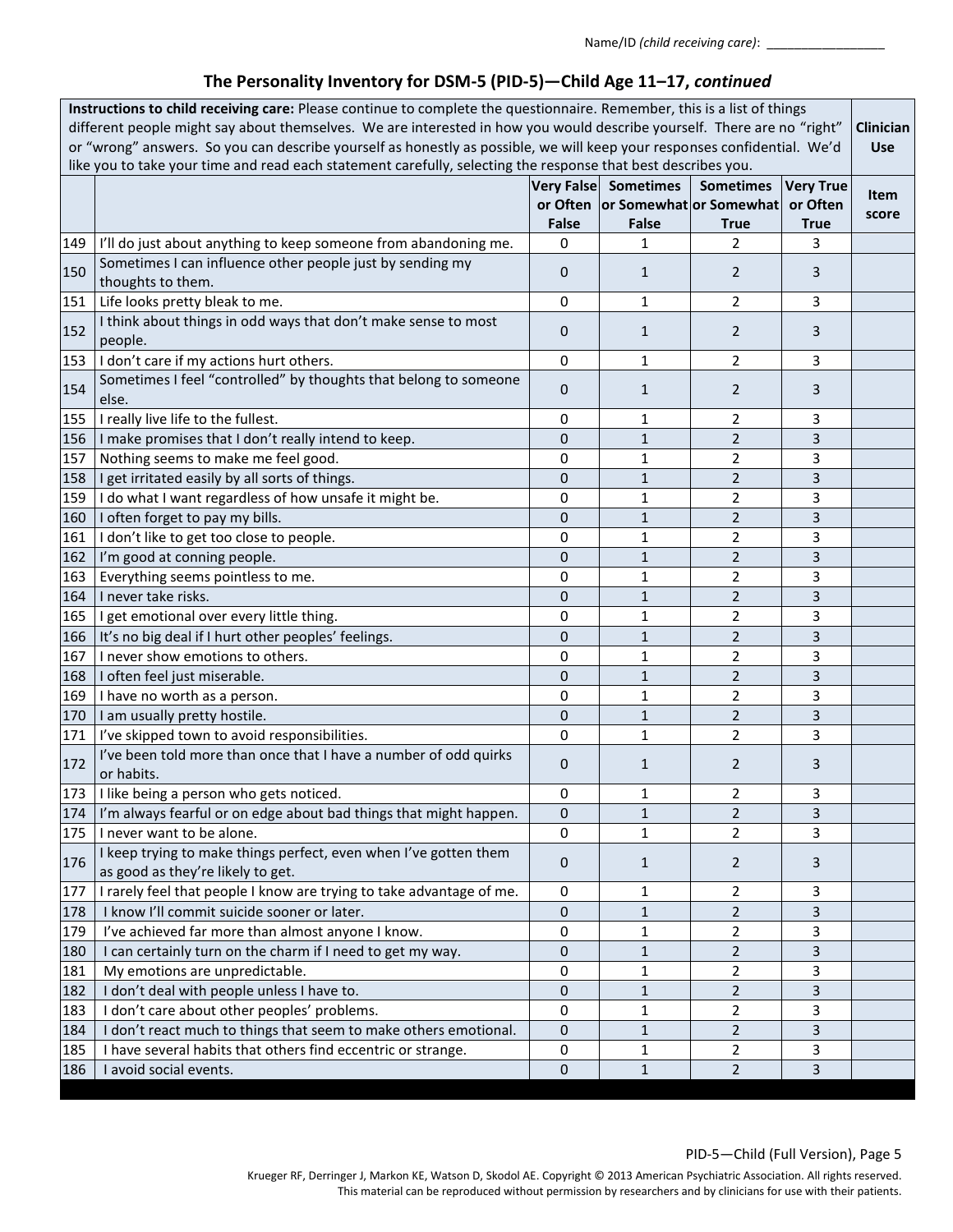| Instructions to child receiving care: Please continue to complete the questionnaire. Remember, this is a list of things<br>different people might say about themselves. We are interested in how you would describe yourself. There are no "right"<br>Clinician<br>or "wrong" answers. So you can describe yourself as honestly as possible, we will keep your responses confidential. We'd<br>like you to take your time and read each statement carefully, selecting the response that best describes you. |                                                                                                |              |                                                                       |                                 |                                             |               |
|--------------------------------------------------------------------------------------------------------------------------------------------------------------------------------------------------------------------------------------------------------------------------------------------------------------------------------------------------------------------------------------------------------------------------------------------------------------------------------------------------------------|------------------------------------------------------------------------------------------------|--------------|-----------------------------------------------------------------------|---------------------------------|---------------------------------------------|---------------|
|                                                                                                                                                                                                                                                                                                                                                                                                                                                                                                              |                                                                                                | <b>False</b> | Very False Sometimes<br>or Often   or Somewhat   or Somewhat<br>False | <b>Sometimes</b><br><b>True</b> | <b>Very True</b><br>or Often<br><b>True</b> | Item<br>score |
| 187                                                                                                                                                                                                                                                                                                                                                                                                                                                                                                          | I deserve special treatment.                                                                   | 0            | 1                                                                     | $\overline{2}$                  | 3                                           |               |
| 188                                                                                                                                                                                                                                                                                                                                                                                                                                                                                                          | It makes me really angry when people insult me in even a minor<br>way.                         | $\mathbf{0}$ | 1                                                                     | 2                               | 3                                           |               |
| 189                                                                                                                                                                                                                                                                                                                                                                                                                                                                                                          | I rarely get enthusiastic about anything.                                                      | 0            | 1                                                                     | 2                               | 3                                           |               |
| 190                                                                                                                                                                                                                                                                                                                                                                                                                                                                                                          | I suspect that even my so-called "friends" betray me a lot.                                    | 0            | $\mathbf{1}$                                                          | $\overline{2}$                  | 3                                           |               |
| 191                                                                                                                                                                                                                                                                                                                                                                                                                                                                                                          | I crave attention.                                                                             | $\mathbf 0$  | 1                                                                     | $\overline{2}$                  | 3                                           |               |
| 192                                                                                                                                                                                                                                                                                                                                                                                                                                                                                                          | Sometimes I think someone else is removing thoughts from my<br>head.                           | $\mathbf{0}$ | 1                                                                     | $\overline{2}$                  | 3                                           |               |
| 193                                                                                                                                                                                                                                                                                                                                                                                                                                                                                                          | I have periods in which I feel disconnected from the world or<br>from myself.                  | $\mathbf 0$  | 1                                                                     | $\overline{2}$                  | 3                                           |               |
| 194                                                                                                                                                                                                                                                                                                                                                                                                                                                                                                          | I often see unusual connections between things that most people<br>miss.                       | $\mathbf{0}$ | $\mathbf{1}$                                                          | $\overline{2}$                  | 3                                           |               |
| 195                                                                                                                                                                                                                                                                                                                                                                                                                                                                                                          | I don't think about getting hurt when I'm doing things that might<br>be dangerous.             | $\mathbf 0$  | 1                                                                     | $\overline{2}$                  | 3                                           |               |
| 196                                                                                                                                                                                                                                                                                                                                                                                                                                                                                                          | I simply won't put up with things being out of their proper places.                            | $\mathbf 0$  | 1                                                                     | $\overline{2}$                  | 3                                           |               |
| 197                                                                                                                                                                                                                                                                                                                                                                                                                                                                                                          | I often have to deal with people who are less important than me.                               | 0            | 1                                                                     | 2                               | 3                                           |               |
| 198                                                                                                                                                                                                                                                                                                                                                                                                                                                                                                          | I sometimes hit people to remind them who's in charge                                          | 0            | $\mathbf{1}$                                                          | $\overline{2}$                  | 3                                           |               |
| 199                                                                                                                                                                                                                                                                                                                                                                                                                                                                                                          | I get pulled off-task by even minor distractions.                                              | 0            | 1                                                                     | $\overline{2}$                  | 3                                           |               |
| 200                                                                                                                                                                                                                                                                                                                                                                                                                                                                                                          | I enjoy making people in control look stupid.                                                  | $\mathbf{0}$ | $\mathbf{1}$                                                          | $\overline{2}$                  | 3                                           |               |
| 201                                                                                                                                                                                                                                                                                                                                                                                                                                                                                                          | I just skip appointments or meetings if I'm not in the mood.                                   | 0            | 1                                                                     | $\overline{2}$                  | 3                                           |               |
| 202                                                                                                                                                                                                                                                                                                                                                                                                                                                                                                          | I try to do what others want me to do.                                                         | 0            | $\mathbf{1}$                                                          | $\overline{2}$                  | 3                                           |               |
| 203                                                                                                                                                                                                                                                                                                                                                                                                                                                                                                          | I prefer being alone to having a close romantic partner.                                       | $\mathbf 0$  | $\mathbf{1}$                                                          | $\overline{2}$                  | 3                                           |               |
| 204                                                                                                                                                                                                                                                                                                                                                                                                                                                                                                          | I am very impulsive.                                                                           | $\mathbf 0$  | $\mathbf{1}$                                                          | $\overline{2}$                  | 3                                           |               |
| 205                                                                                                                                                                                                                                                                                                                                                                                                                                                                                                          | I often have thoughts that make sense to me but that other<br>people say are strange.          | 0            | 1                                                                     | 2                               | 3                                           |               |
| 206                                                                                                                                                                                                                                                                                                                                                                                                                                                                                                          | I use people to get what I want.                                                               | $\mathbf 0$  | $\mathbf{1}$                                                          | $\overline{2}$                  | 3                                           |               |
| 207                                                                                                                                                                                                                                                                                                                                                                                                                                                                                                          | I don't see the point in feeling guilty about things I've done that<br>have hurt other people. | 0            | 1                                                                     | $\overline{2}$                  | 3                                           |               |
|                                                                                                                                                                                                                                                                                                                                                                                                                                                                                                              | 208   Most of the time I don't see the point in being friendly.                                | 0            | $\mathbf{1}$                                                          | $\overline{2}$                  | 3                                           |               |
| 209                                                                                                                                                                                                                                                                                                                                                                                                                                                                                                          | I've had some really weird experiences that are very difficult to<br>explain.                  | $\mathbf 0$  | 1                                                                     | 2                               | 3                                           |               |
| 210                                                                                                                                                                                                                                                                                                                                                                                                                                                                                                          | I follow through on commitments.                                                               | 0            | 1                                                                     | $\overline{2}$                  | 3                                           |               |
| 211                                                                                                                                                                                                                                                                                                                                                                                                                                                                                                          | I like to draw attention to myself.                                                            | 0            | 1                                                                     | $\overline{2}$                  | 3                                           |               |
| 212                                                                                                                                                                                                                                                                                                                                                                                                                                                                                                          | I feel guilty much of the time.                                                                | $\pmb{0}$    | 1                                                                     | $\overline{2}$                  | $\overline{3}$                              |               |
| 213                                                                                                                                                                                                                                                                                                                                                                                                                                                                                                          | I often "zone out" and then suddenly come to and realize that a lot<br>of time has passed.     | 0            | 1                                                                     | 2                               | 3                                           |               |
| 214                                                                                                                                                                                                                                                                                                                                                                                                                                                                                                          | Lying comes easily to me.                                                                      | 0            | 1                                                                     | $\overline{2}$                  | 3                                           |               |
| 215                                                                                                                                                                                                                                                                                                                                                                                                                                                                                                          | I hate to take chances.                                                                        | 0            | 1                                                                     | $\overline{2}$                  | 3                                           |               |
| 216                                                                                                                                                                                                                                                                                                                                                                                                                                                                                                          | I'm nasty and short to anybody who deserves it.                                                | 0            | 1                                                                     | $\overline{2}$                  | 3                                           |               |
| 217                                                                                                                                                                                                                                                                                                                                                                                                                                                                                                          | Things around me often feel unreal, or more real than usual.                                   | 0            | 1                                                                     | $\overline{2}$                  | 3                                           |               |
| 218                                                                                                                                                                                                                                                                                                                                                                                                                                                                                                          | I'll stretch the truth if it's to my advantage.                                                | $\mathbf 0$  | 1                                                                     | $\overline{2}$                  | 3                                           |               |
| 219                                                                                                                                                                                                                                                                                                                                                                                                                                                                                                          | It is easy for me to take advantage of others.                                                 | $\mathbf 0$  | 1                                                                     | $\overline{2}$                  | 3                                           |               |
| 220                                                                                                                                                                                                                                                                                                                                                                                                                                                                                                          | I have a strict way of doing things.                                                           | $\mathbf 0$  | $\mathbf{1}$                                                          | $\overline{2}$                  | 3                                           |               |

.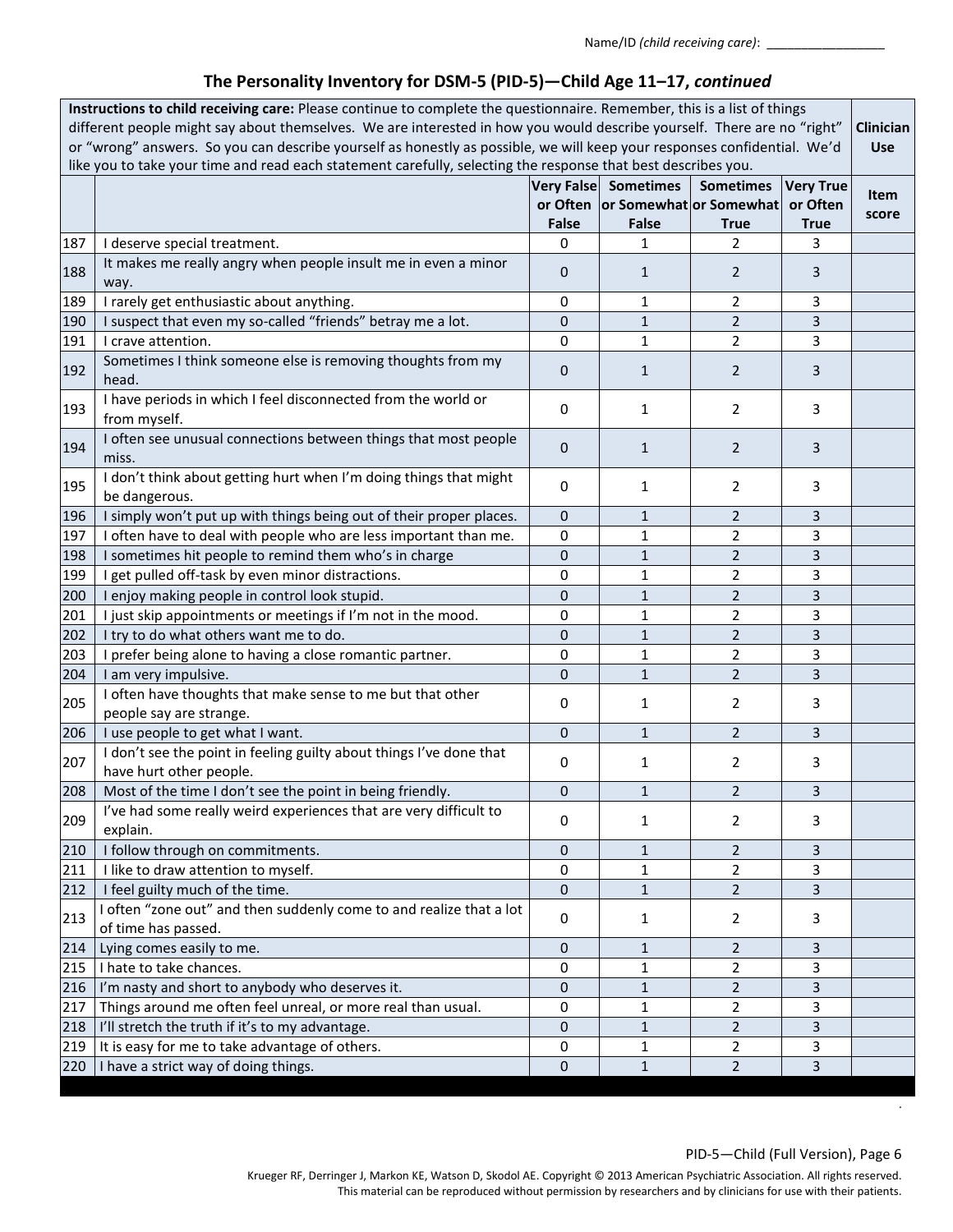### **Personality Trait Facet and Domain Scoring: The Personality Inventory for DSM-5 (PID-5)—Child Age 11–17** Step 1: Reverse the scores on the following items (i.e., 3 becomes 0, 2 becomes 1, 1 becomes 2, and 0 becomes 3): 7, 30,

35, 58, 87, 90, 96, 97, 98, 131, 142, 155, 164, 177, 210, and 215.

Step 2: Compute the Personality Trait Facet Scores using the Facet Table below. As a reminder, the reverse scored items from Step 1 are marked with the letter R in the Table (e.g., 7R).

Step 3: Compute the Personality Trait Domain Scores using the Domain Table below.

| A. Personality Trait Facet       | <b>B. PID-5 items</b>                                                | C. Total/Partial<br><b>Raw Facet</b><br><b>Score</b> | D. Prorated<br><b>Raw Facet</b><br><b>Score</b> | E. Average<br><b>Facet Score</b> |
|----------------------------------|----------------------------------------------------------------------|------------------------------------------------------|-------------------------------------------------|----------------------------------|
| Anhedonia                        | 1, 23, 26, 30R, 124, 155R, 157, 189                                  |                                                      |                                                 |                                  |
| Anxiousness                      | 79, 93, 95, 96R, 109, 110, 130, 141, 174                             |                                                      |                                                 |                                  |
| <b>Attention Seeking</b>         | 14, 43, 74, 111, 113, 173, 191, 211                                  |                                                      |                                                 |                                  |
| Callousness                      | 11, 13, 19, 54, 72, 73, 90R, 153, 166, 183, 198, 200,<br>207, 208    |                                                      |                                                 |                                  |
| <b>Deceitfulness</b>             | 41, 53, 56, 76, 126, 134, 142R, 206, 214, 218                        |                                                      |                                                 |                                  |
| Depressivity<br><b>NIND</b>      | 27, 61, 66, 81, 86, 104, 119, 148, 151, 163, 168,<br>169, 178, 212   |                                                      |                                                 |                                  |
| Distractibility                  | 6, 29, 47, 68, 88, 118, 132, 144, 199                                |                                                      |                                                 |                                  |
| Eccentricity                     | 5, 21, 24, 25, 33, 52, 55, 70, 71, 152, 172, 185, 205                |                                                      |                                                 |                                  |
| USE<br><b>Emotional Lability</b> | 18, 62, 102, 122, 138, 165, 181                                      |                                                      |                                                 |                                  |
| Grandiosity                      | 40, 65, 114, 179, 187, 197                                           |                                                      |                                                 |                                  |
| Hostility                        | 28, 32, 38, 85, 92, 116, 158, 170, 188, 216                          |                                                      |                                                 |                                  |
| Impulsivity                      | 4, 16, 17, 22, 58R, 204                                              |                                                      |                                                 |                                  |
| <b>Intimacy Avoidance</b>        | 89, 97R, 108, 120, 145, 203                                          |                                                      |                                                 |                                  |
| Irresponsibility                 | 31, 129, 156, 160, 171, 201, 210R                                    |                                                      |                                                 |                                  |
| Manipulativeness                 | 107, 125, 162, 180, 219                                              |                                                      |                                                 |                                  |
| <b>Perceptual Dysregulation</b>  | 36, 37, 42, 44, 59, 77, 83, 154, 192, 193, 213, 217                  |                                                      |                                                 |                                  |
| Perseveration                    | 46, 51, 60, 78, 80, 100, 121, 128, 137                               |                                                      |                                                 |                                  |
| <b>Restricted Affectivity</b>    | 8, 45, 84, 91, 101, 167, 184                                         |                                                      |                                                 |                                  |
| <b>Rigid Perfectionism</b>       | 34, 49, 105, 115, 123, 135, 140, 176, 196, 220                       |                                                      |                                                 |                                  |
| <b>Risk Taking</b>               | 3, 7R, 35R, 39, 48, 67, 69, 87R, 98R, 112, 159, 164R,<br>195, 215R   |                                                      |                                                 |                                  |
| Separation Insecurity            | 12, 50, 57, 64, 127, 149, 175                                        |                                                      |                                                 |                                  |
| Submissiveness                   | 9, 15, 63, 202                                                       |                                                      |                                                 |                                  |
| Suspiciousness                   | 2, 103, 117, 131R, 133, 177R, 190                                    |                                                      |                                                 |                                  |
|                                  | Unusual Beliefs & Experiences   94, 99, 106, 139, 143, 150, 194, 209 |                                                      |                                                 |                                  |
| Withdrawal                       | 10, 20, 75, 82, 136, 146, 147, 161, 182, 186                         |                                                      |                                                 |                                  |

| <b>SNI</b><br>USE | <b>Domain</b>   | A. Personality Trait   B. PID-5 Facet Scales Contributing<br><b>Primarily to Domain</b> | <b>C. Total of Average</b><br><b>Facet Scores (from</b><br>column E of Facet<br>Table) | D. Overall Average of<br><b>Facet Scores (The total in</b><br>column C of this table<br>divided by 3 [i.e., the<br>number of scales<br>listed in column B]) |
|-------------------|-----------------|-----------------------------------------------------------------------------------------|----------------------------------------------------------------------------------------|-------------------------------------------------------------------------------------------------------------------------------------------------------------|
|                   | Negative Affect | Emotional Lability, Anxiousness, Separation Insecurity                                  |                                                                                        |                                                                                                                                                             |
| ರ                 | Detachment      | Withdrawal, Anhedonia, Intimacy Avoidance                                               |                                                                                        |                                                                                                                                                             |
| NIT2              | Antagonism      | Manipulativeness, Deceitfulness, Grandiosity                                            |                                                                                        |                                                                                                                                                             |
|                   | Disinhibition   | Irresponsibility, Impulsivity, Distractibility                                          |                                                                                        |                                                                                                                                                             |
| -OR               | Psychoticism    | Unusual Beliefs & Experiences, Eccentricity, Perceptual<br>Dysregulation                |                                                                                        |                                                                                                                                                             |